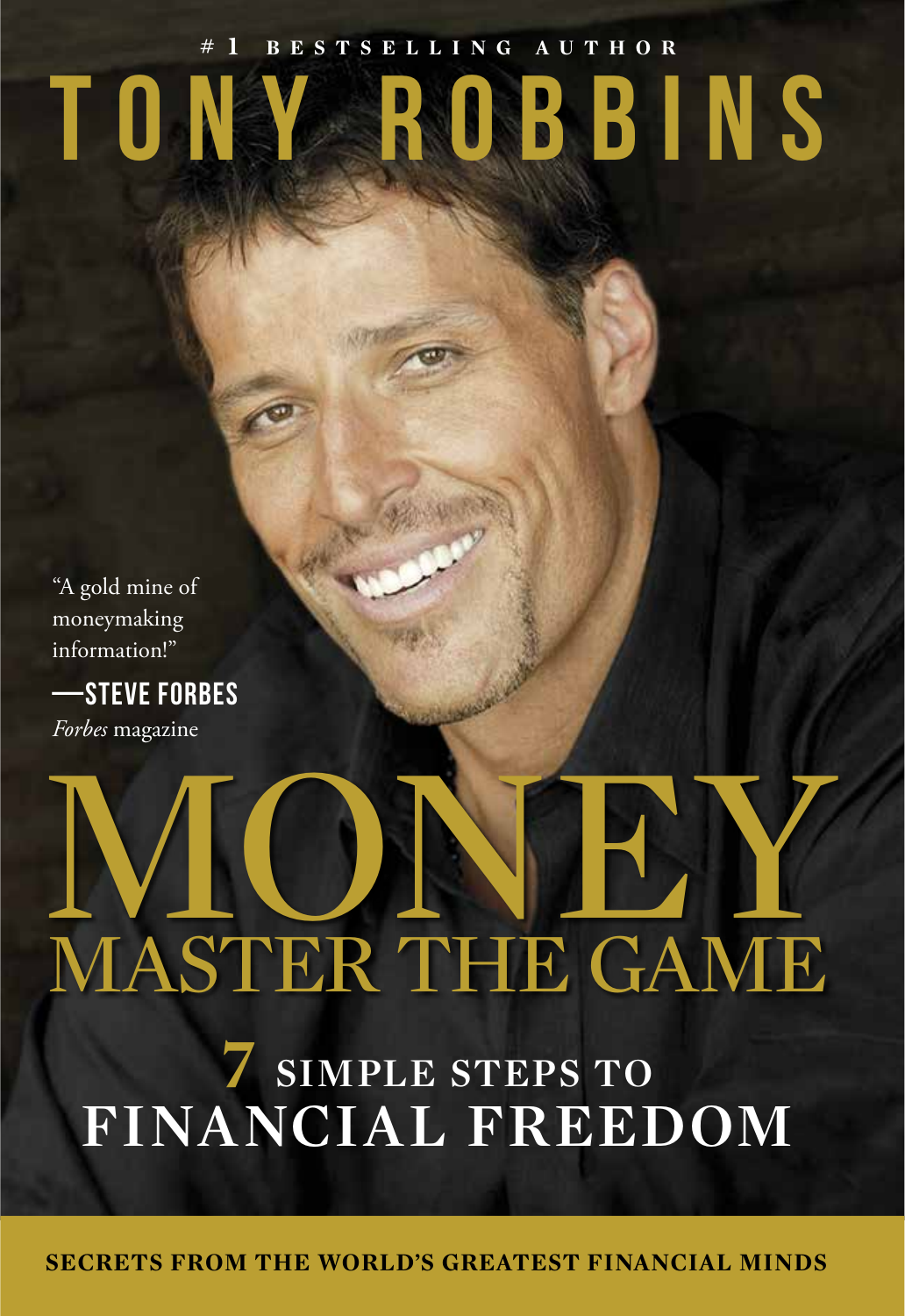### WHAT THE WORLD'S GREATEST FINANCIAL LEADERS ARE SAYING ABOUT TONY ROBBINS . . .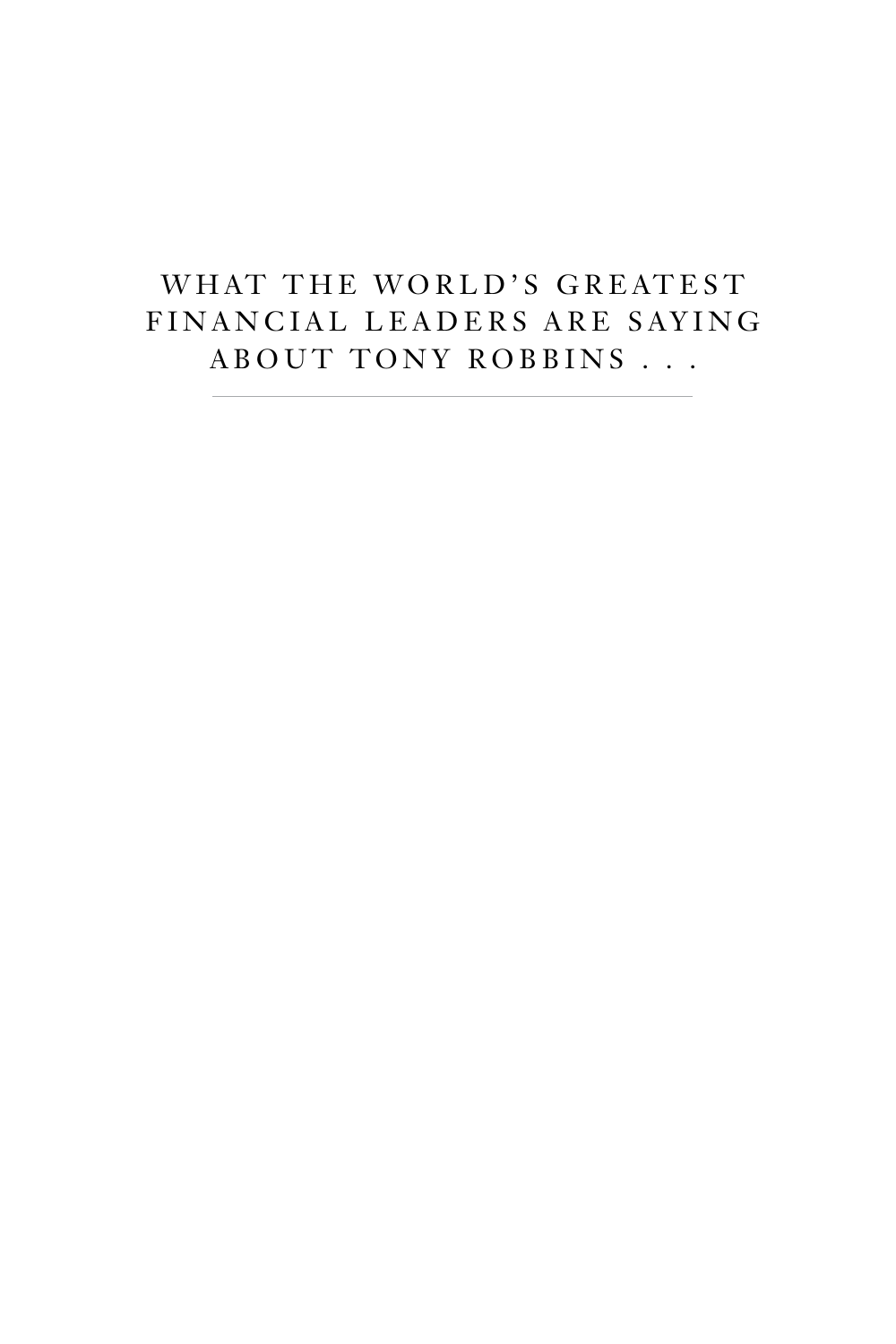"He has a great gift. He has the gift to inspire." *—*Bill Clinton, *former president of the United States*

"Tony Robbins is a human locksmith—he knows how to open your mind to larger possibilities. Using his unique insights into human nature, he's found a way to simplify the strategies of the world's greatest investors and create a simple 7-step system that anyone can use on the path to the fnancial freedom they deserve." *—*Paul Tudor Jones II,

> *founder, Tudor Investment Corporation, and legendary trader with 28 consecutive years of positive returns for his investors*

"Tony Robbins has infuenced millions of people's lives, including my own. In this book he offers you insights and strategies from the world's greatest investors. Don't miss the opportunity to experience the life-changing value of this book." —Kyle Bass,

> *founder of Hayman Capital Management and investor who turned \$30 million into \$2 billion in the middle of the subprime crisis*

"In this book, Tony Robbins brings his unique talent for making the complex simple as he distills the concepts of the best investors in the world into practical lessons that will beneft both naïve investors and skilled professionals." *—*Ray Dalio,

> *founder and co–chief investment offcer, Bridgewater Associates, #1 largest hedge fund in the world*

"*Money: Master the Game* will be a huge help to investors . . . Tony Robbins dropped by my office for a 40-minute appointment that lasted for four hours. It was the most provocative, probing interview of my long career, a reaction shared, I'm sure, by the other souls with strong investment values and sharp fnancial minds who populate this fne book. This book will enlighten you and reinforce your understanding of how to master the money game and, in the long run, earn your fnancial freedom." *—*John C. Bogle, *founder, the Vanguard Group and the Vanguard index funds, #1 largest mutual funds in the world*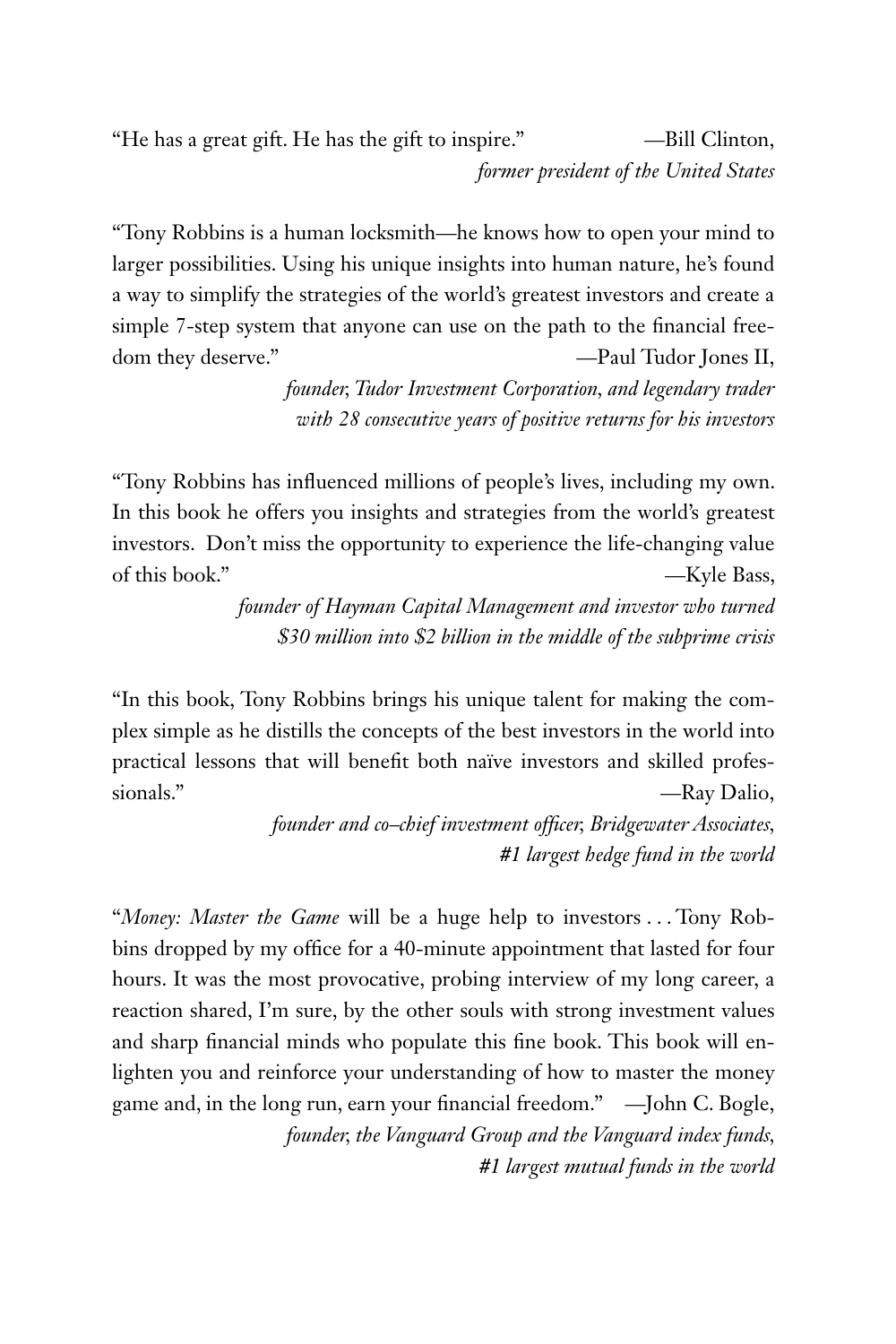"This book is not the typical fnancial book in any way. It is packed with wisdom and vital philosophies to enrich your life. A lot of books out there have more sizzle than steak to offer. Tony's is different. This book will change your life." *—*Dr. David Babbel, *professor of fnance,* 

*Wharton School of the University of Pennsylvania*

"In this book, Tony masterfully weaves anecdote and expertise to simplify the process of investing for readers—priming their fnancial education and helping them effectively plan for their future." *—*Mary Callahan Erdoes, *CEO, J.P. Morgan Asset Management, \$2.5 trillion in assets under management*

"Tony Robbins needs no introduction. He is committed to helping make life better for every investor. Every investor will fnd this book extremely interesting and illuminating." 
—Carl Icahn,

*Billionaire Activist and Investor*

"A gold mine of moneymaking information!" —Steve Forbes, *publisher of* Forbes *magazine and CEO of Forbes, Inc.*

"I have spoken at Tony's fnancial events several times in the last few years, for which he pays me a fee. But upon closer refection, I should be the one who pays him a fee. He has the incredible talent of taking complex knowledge from leading fnancial experts and converting it into simple steps that the average man can apply to achieve fnancial security and freedom."

> *—*Marc Faber, *winner of Barron's Roundtable and publisher of the* Gloom, Boom & Doom *report*

"You can't meet Tony Robbins, and listen to his words, without being inspired to act. This book will give you the strategies to create fnancial freedom for yourself and your family." *—*T. Boone Pickens,

> *founder, chairman, and CEO at BP Capital and TBP; predicted oil prices accurately 18 out of 21 times on CNBC*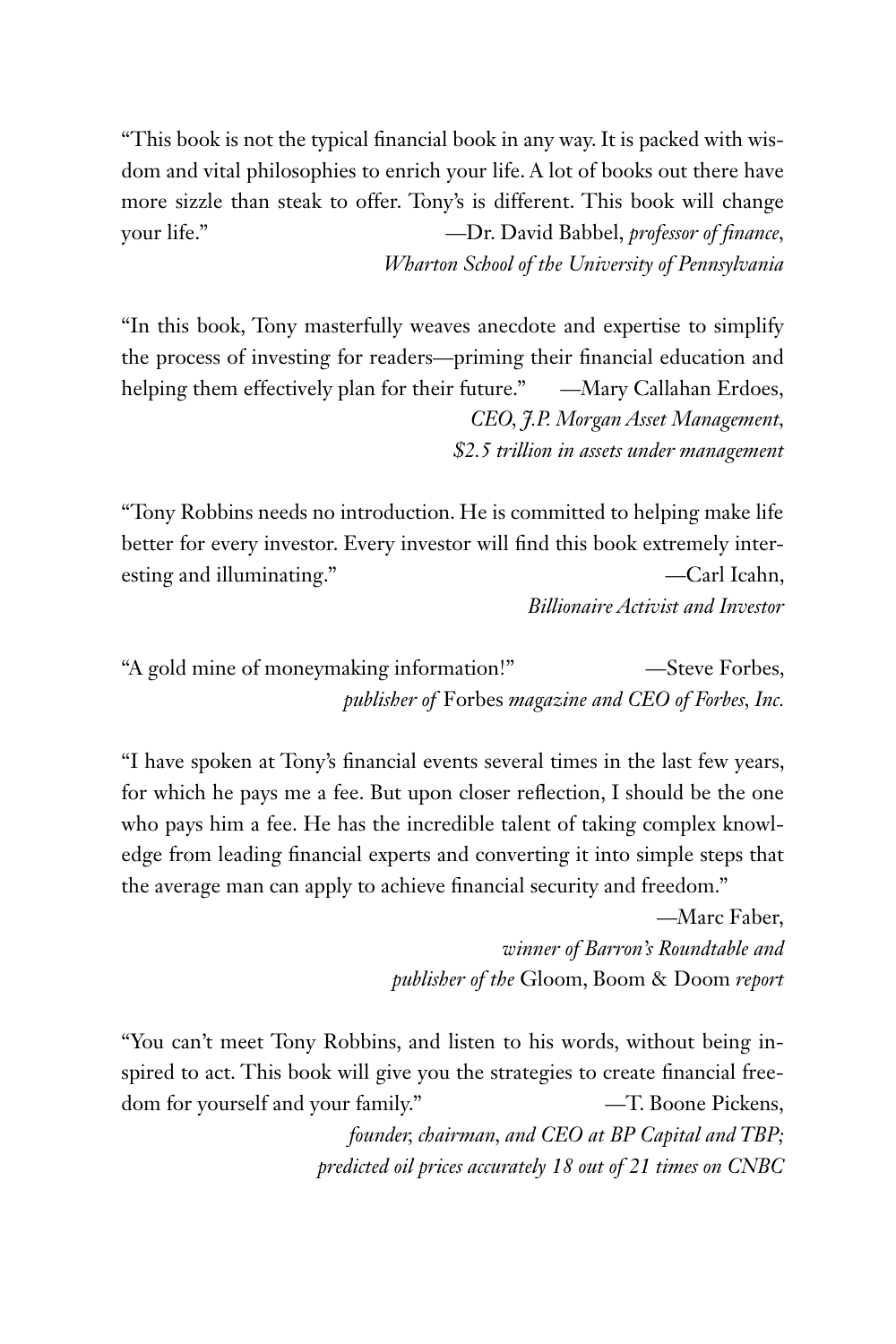"Robbins's unrelenting commitment to fnding the real answers to fnancial security and independence, and his passion for bringing the insights of the ultrawealthy to the average man, is truly inspiring. This book could truly change your life." —David Pottruck,

> *former CEO of Charles Schwab and bestselling author of* Stacking the Deck

"If you're looking for answers and you're committed to creating fnancial freedom for yourself and your family, then Tony Robbins is your man. Get this book, change your life." —Farnoosh Torabi,

> *award-winning author of* When She Makes More: 10 Rules for Breadwinning Women

"Sitting in the back of Financial Destiny nearly twenty years ago, I was a student of Tony Robbins's who had a dream to help teach and empower one million women to be smarter with money. Thanks to Tony, a year later I would be speaking on stage at his events, writing *Smart Women Finish Rich,*  and ultimately creating a program that would reach millions of women worldwide. Today there are more than seven million copies of my Finish Rich books in print, translated into 19 languages. Tony changes lives, and he will change yours. I, like you, will be reading *MONEY* cover to cover, and sharing it with my friends." ——David Bach,

> *nine-time* New York Times–*bestselling author; titles include* The Automatic Millionaire, Start Late, Finish Rich, Smart Women Finish Rich, *and* Smart Couples Finish Rich; *founder of FinishRich.com*

"We've been selected by *Forbes* as the most innovative company in the world for four consecutive years. Our revenues are now over \$5 billion annually. Without access to Tony and his teachings, Salesforce.com wouldn't exist today." *—*Marc Benioff,

*founder, chairman, and CEO of Salesforce.com*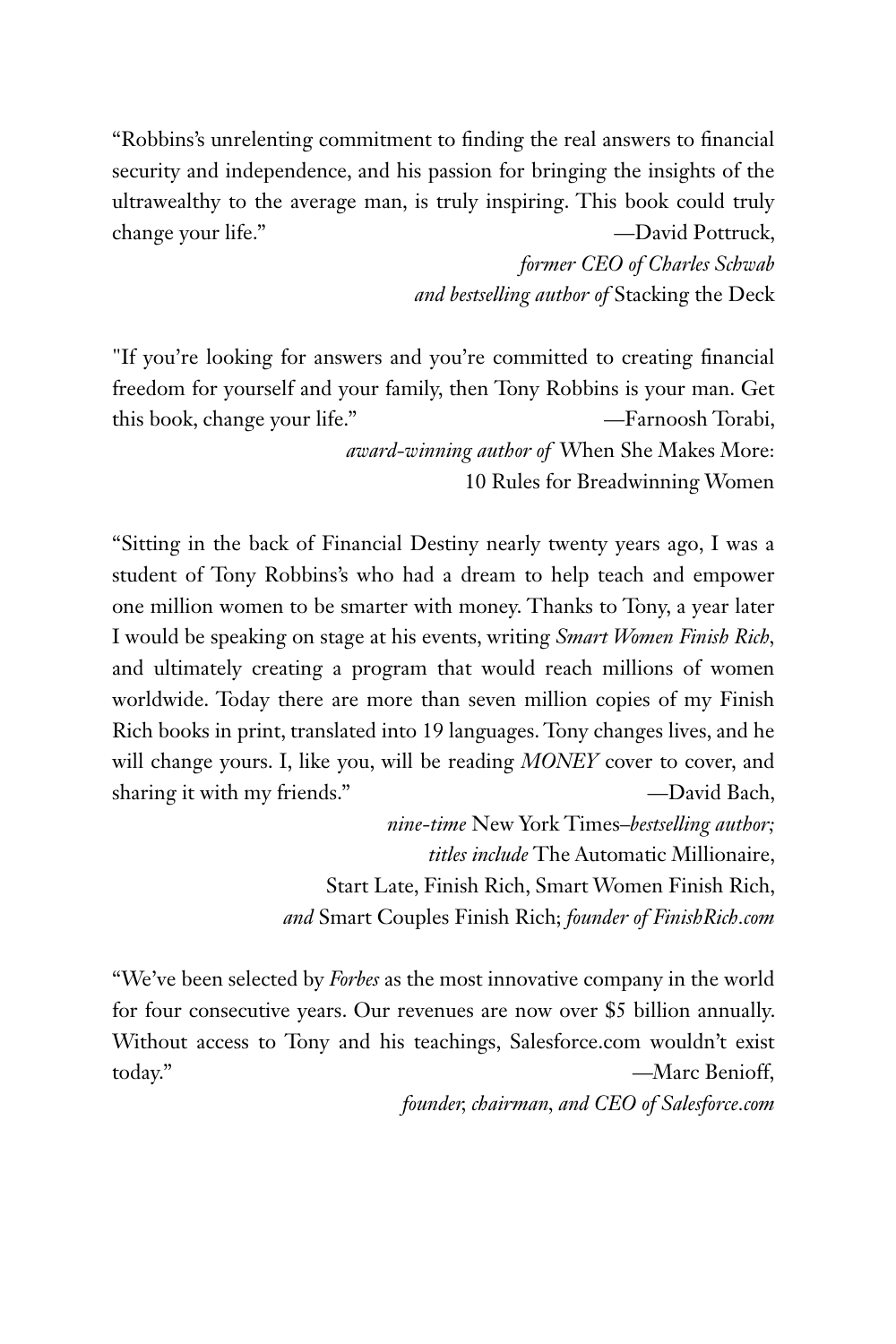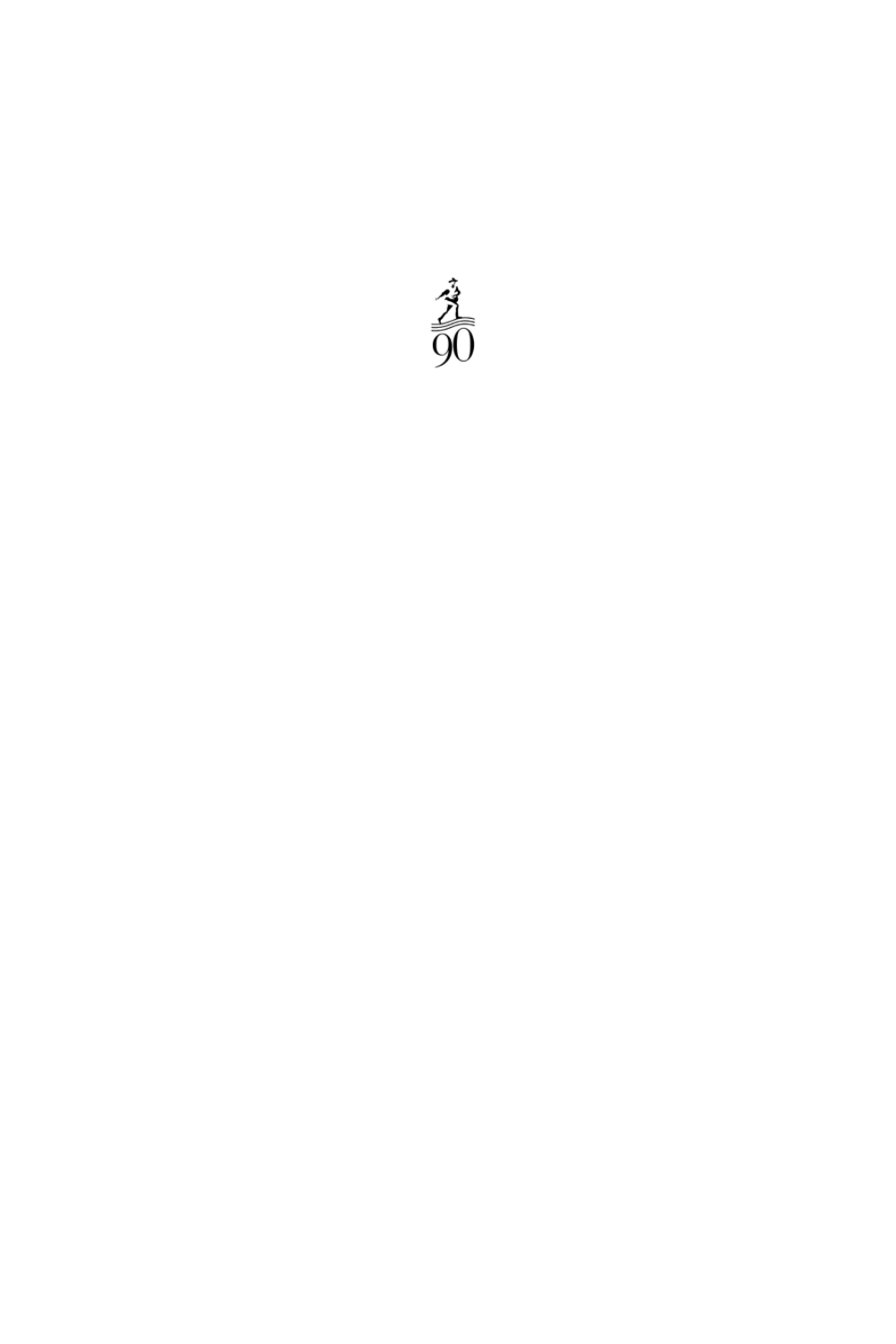# MONEY **MASTER THE GAME**

# 7 SIMPLE STEPS TO FINANCIAL FREEDOM

# **TONY ROBBINS**

SIMON & SCHUSTER

NEW YORK LONDON TORONTO SYDNEY NEW DELHI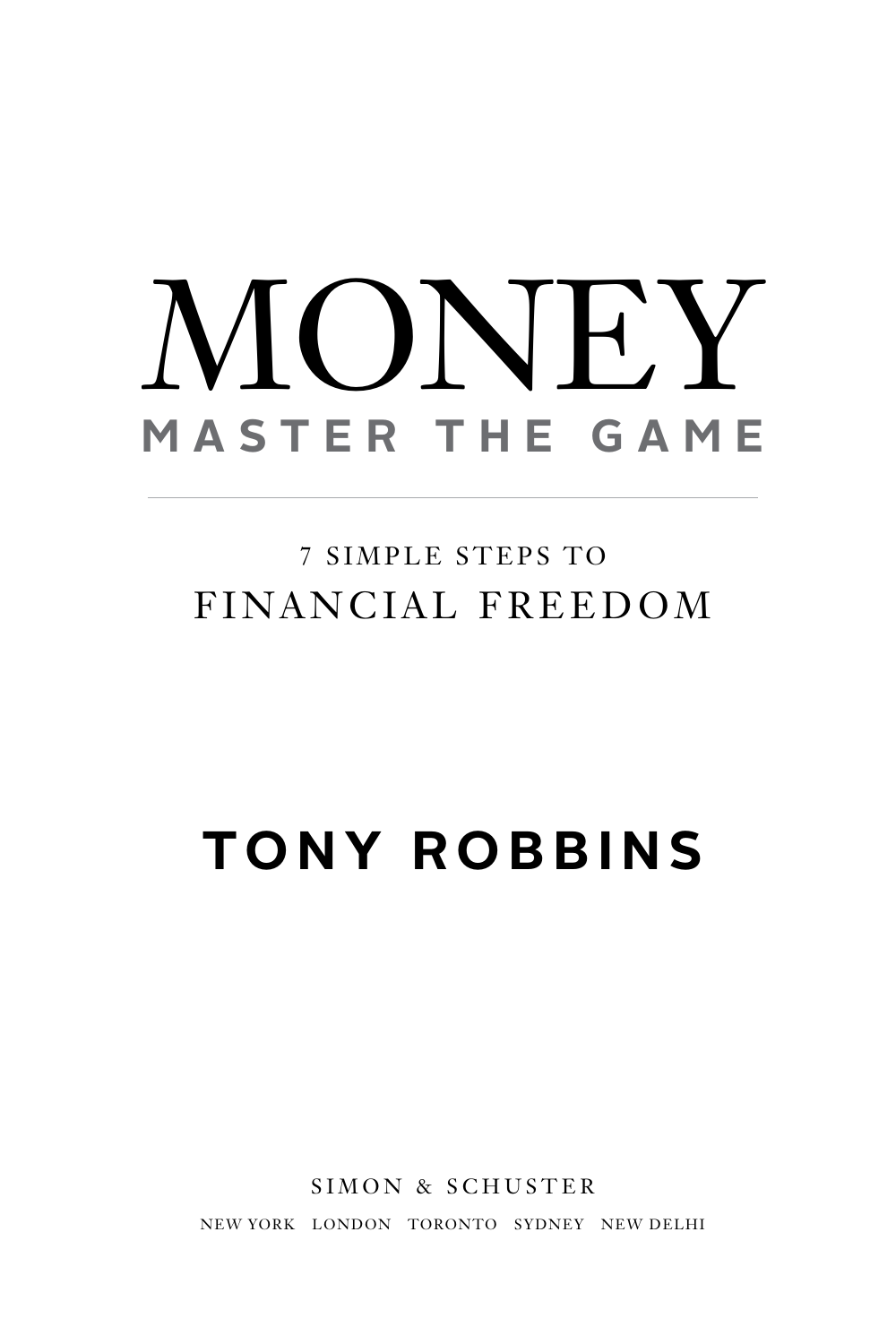This book is designed to provide information that the author believes to be accurate on the subject matter it covers, but it is sold with the understanding that neither the author nor the publisher is offering individualized advice tailored to any specifc portfolio or to any individual's particular needs, or rendering investment advice or other professional services such as legal or accounting advice. A competent professional's services should be sought if one needs expert assistance in areas that include investment, legal, and accounting advice.

This publication references performance data collected over many time periods. Past results do not guarantee future performance. Additionally, performance data, in addition to laws and regulations, change over time, which could change the status of the information in this book. This book solely provides historical data to discuss and illustrate the underlying principles. Additionally, this book is not intended to serve as the basis for any fnancial decision; as a recommendation of a specifc investment advisor; or as an offer to sell or purchase any security. Only a prospectus may be used to offer to sell or purchase securities, and a prospectus must be read and considered carefully before investing or spending money.

No warranty is made with respect to the accuracy or completeness of the information contained herein, and both the author and the publisher specifcally disclaim any responsibility for any liability, loss, or risk, personal or otherwise, which is incurred as a consequence, directly or indirectly, of the use and application of any of the contents of this book.

At the time of this publication, the author is in discussions with Stronghold Wealth Management to enter into some type of business partnership. However, at this time, the author is not an owner of Stronghold, nor does he have any type of referral for compensation relationship.

In the text that follows, many people's names and identifying characteristics have been changed.

Simon & Schuster 1230 Avenue of the Americas New York, NY 10020

Copyright © 2014 by Anthony Robbins

All rights reserved, including the right to reproduce this book or portions thereof in any form whatsoever. For information address Simon & Schuster Subsidiary Rights Department, 1230 Avenue of the Americas, New York, NY 10020

First Simon & Schuster hardcover edition November 2014

SIMON & SCHUSTER and colophon are registered trademarks of Simon & Schuster, Inc.

For information about special discounts for bulk purchases, please contact Simon & Schuster Special Sales at 1-866-506-1949 or business@simonandschuster.com

The Simon & Schuster Speakers Bureau can bring authors to your live event. For more information or to book an event contact the Simon & Schuster Speakers Bureau at 1-866-248- 3049 or visit our website at www.simonspeakers.com.

Interior design by Ruth Lee-Mui

Manufactured in the United States of America

10 9 8 7 6 5 4 3 2 1

Library of Congress Cataloging-in-Publication Data has been applied for.

ISBN 978-1-4767-5780-3 ISBN 978-1-4767-5787-2 (ebook)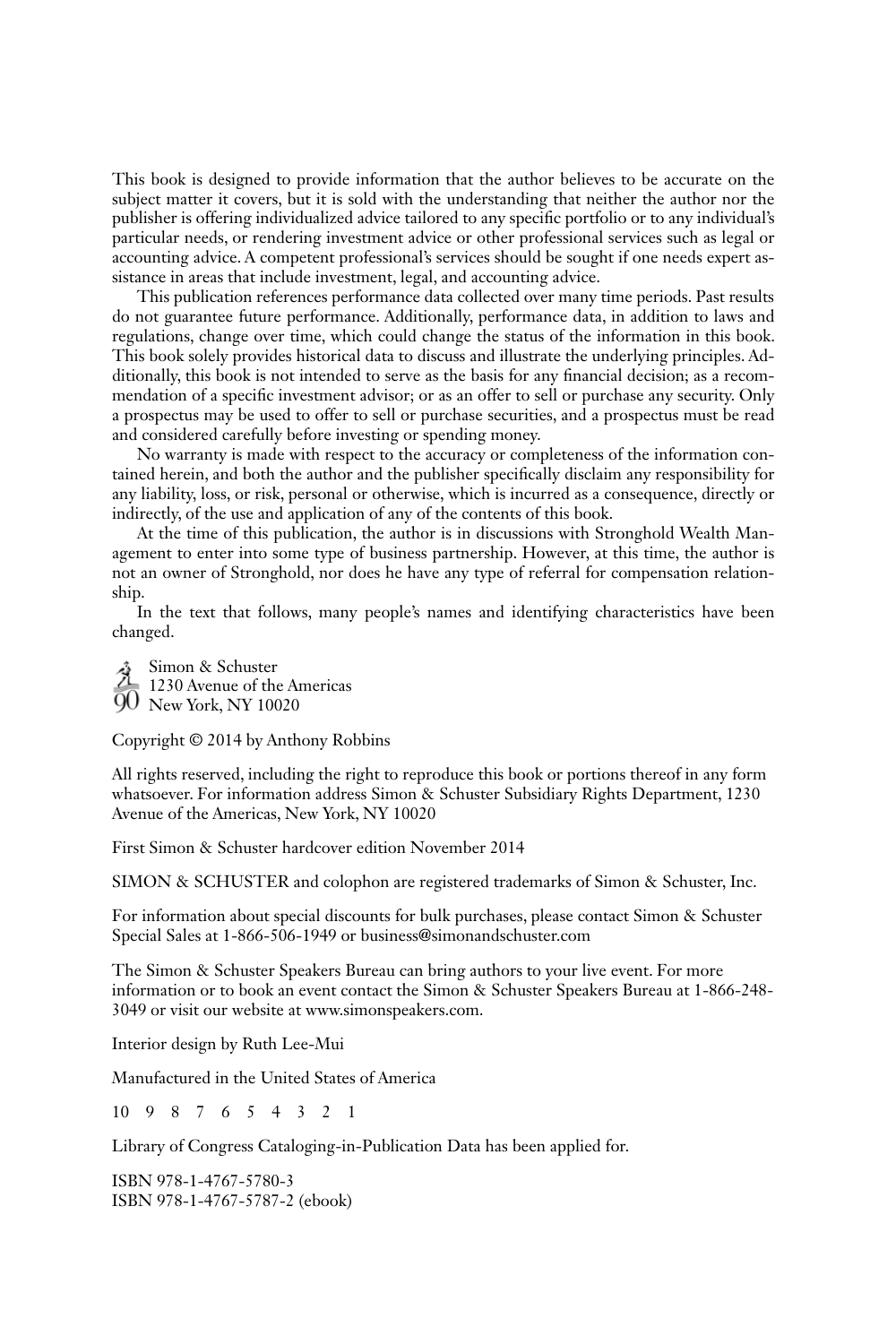*To those souls who will never settle for less than they can be, do, share, and give*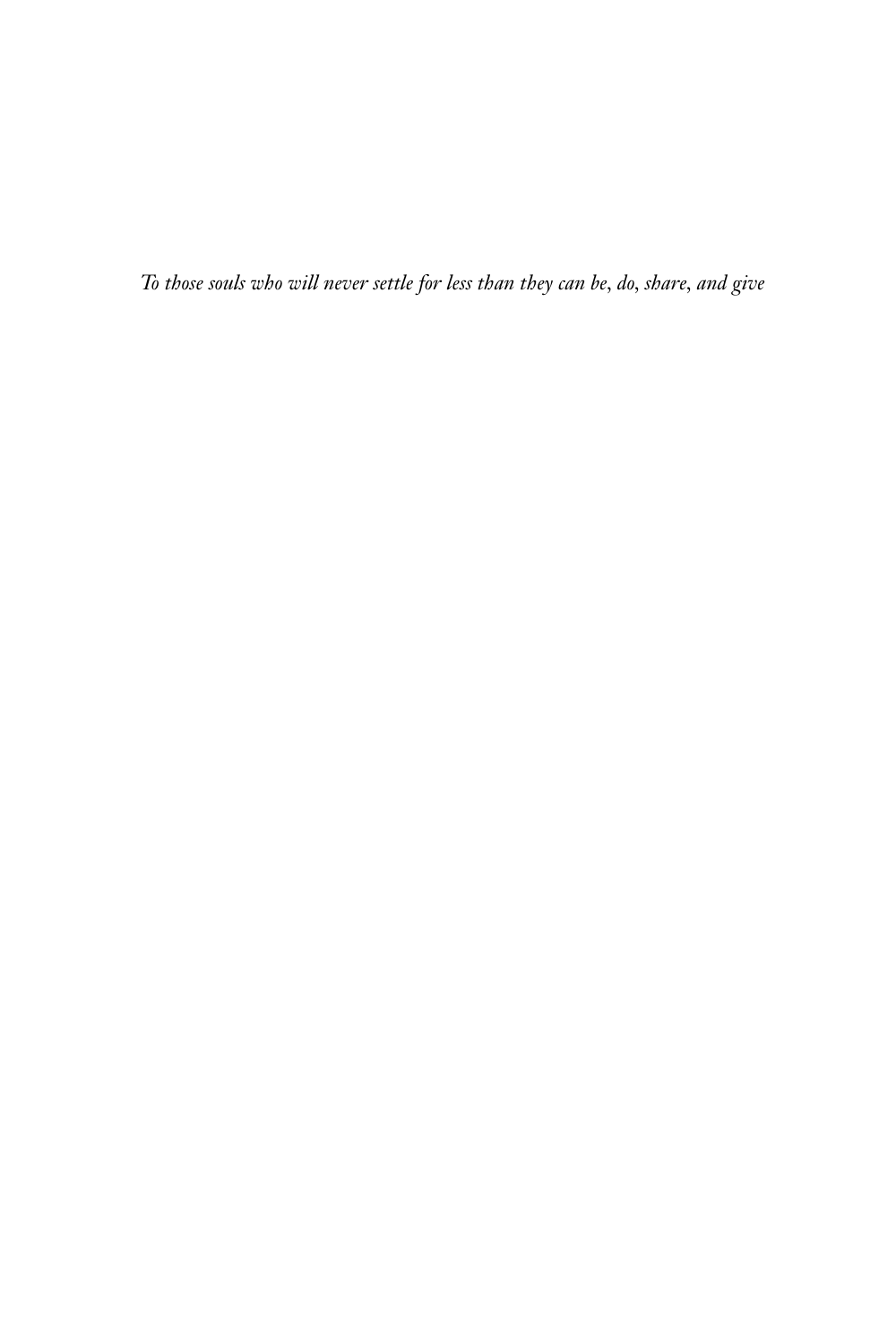### CONTENTS

|             | Foreword by Elliot Weissbluth, founder and CEO of HighTower     | XX1 |
|-------------|-----------------------------------------------------------------|-----|
|             | Introduction by Marc Benioff, founder and CEO of Salesforce.com | XXV |
|             | <b>SECTION 1</b>                                                |     |
|             | WELCOME TO THE JUNGLE:                                          |     |
|             | THE JOURNEY BEGINS WITH THIS FIRST STEP                         |     |
| Chapter 1.1 | It's Your Money! It's Your Life! Take Control                   | 3   |
| Chapter 1.2 | The 7 Simple Steps to Financial Freedom:                        |     |
|             | Create an Income for Life                                       | 29  |
| Chapter 1.3 | Tap the Power: Make the Most Important                          |     |
|             | <i>Financial</i> Decision of Your Life                          | 49  |
| Chapter 1.4 | Money Mastery: It's Time to Break Through                       | 71  |
|             | <b>SECTION 2</b>                                                |     |
|             | BECOME THE INSIDER: KNOW THE RULES                              |     |
|             | BEFORE YOU GET IN THE GAME                                      |     |
| Chapter 2.0 | Break Free: Shattering the 9 Financial Myths                    | 83  |
| Chapter 2.1 | Myth 1: The \$13T Lie:                                          |     |
|             | "Invest with Us. We'll Beat the Market!"                        | 92  |
| Chapter 2.2 | Myth 2: "Our Fees? They're a Small Price to Pay!"               | 105 |
| Chapter 2.3 | Myth 3: "Our Returns?                                           |     |
|             | What You See Is What You Get"                                   | 116 |
| Chapter 2.4 | Myth 4: "I'm Your Broker, and I'm Here to Help"                 | 121 |
| Chapter 2.5 | Myth 5: "Your Retirement Is Just a 401(k) Away"                 | 138 |
|             |                                                                 |     |

| Chapter 2.6 Myth 6: Target-Date Funds: "Just Set It and |  |
|---------------------------------------------------------|--|
| Forget It"                                              |  |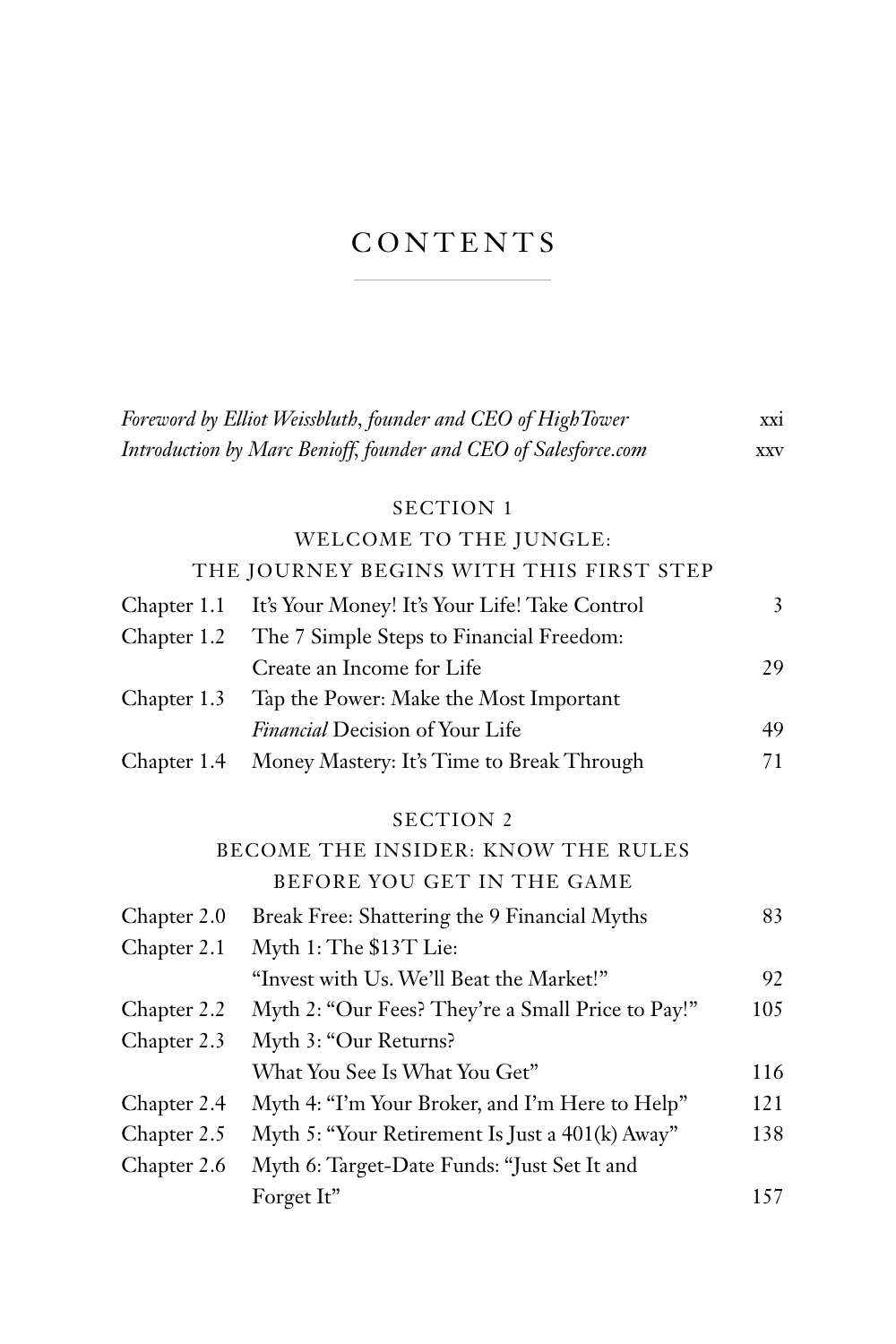| Chapter 2.7 Myth 7: "I Hate Annuities, and You Should Too" | 165 |
|------------------------------------------------------------|-----|
| Chapter 2.8 Myth 8: "You Gotta Take Huge Risks             |     |
| to Get Big Rewards!"                                       | 172 |
| Myth 9: "The Lies We Tell Ourselves"                       | 183 |
|                                                            |     |

#### SECTION 3

#### WHAT'S THE PRICE OF YOUR DREAMS? MAKE THE GAME WINNABLE

| Chapter 3.1 | What's the Price of Your Dreams?:                   |     |
|-------------|-----------------------------------------------------|-----|
|             | Make the Game Winnable                              | 203 |
| Chapter 3.2 | What's <i>Your</i> Plan?                            | 230 |
| Chapter 3.3 | Speed It Up: 1. Save More and Invest the Difference | 247 |
| Chapter 3.4 | Speed It Up: 2. Earn More and Invest the Difference | 259 |
| Chapter 3.5 | Speed It Up: 3. Reduce Fees and Taxes               |     |
|             | (and Invest the Difference)                         | 273 |
| Chapter 3.6 | Speed It Up: 4. Get Better Returns                  |     |
|             | and Speed Your Way to Victory                       | 281 |
| Chapter 3.7 | Speed It Up: 5. Change Your Life-and Lifestyle-     |     |
|             | for the Better                                      | 287 |

#### SECTION 4

| MAKE THE MOST IMPORTANT INVESTMENT |  |
|------------------------------------|--|
| DECISION OF YOUR LIFE              |  |

| Chapter 4.1 The Ultimate Bucket List: Asset Allocation | 295 |
|--------------------------------------------------------|-----|
| Chapter 4.2 Playing to Win: The Risk/Growth Bucket     | 321 |
| Chapter 4.3 The Dream Bucket                           | 340 |
| Chapter 4.4 Timing Is Everything?                      | 348 |

#### SECTION 5

#### UPSIDE WITHOUT THE DOWNSIDE: CREATE A LIFETIME INCOME PLAN

| Chapter 5.1 Invincible, Unsinkable, Unconquerable:   |     |
|------------------------------------------------------|-----|
| The All Seasons Strategy                             | 369 |
| Chapter 5.2 It's Time to Thrive: Storm-Proof Returns |     |
| and Unrivaled Results                                | 393 |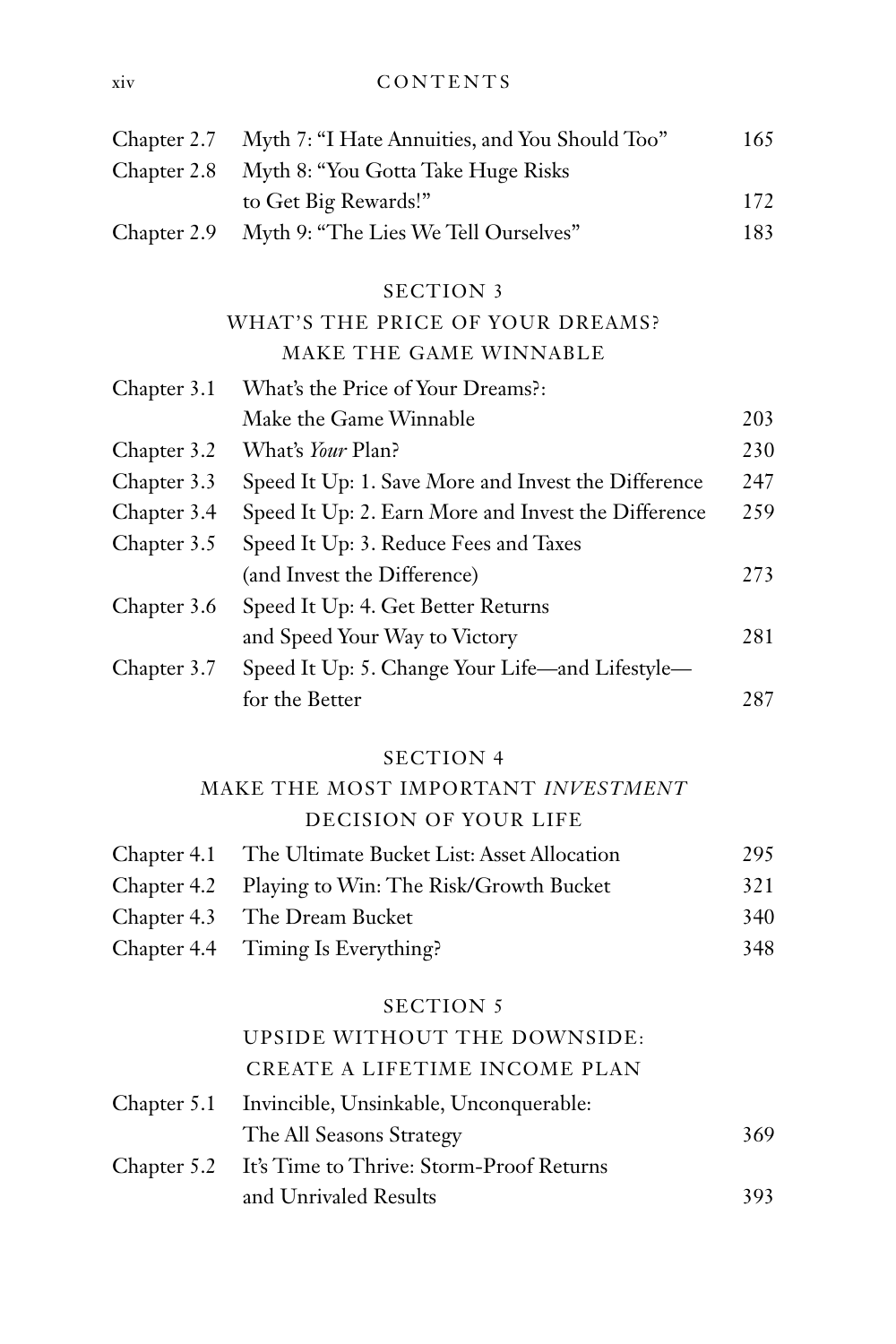#### C ONTENTS xv

| Chapter 5.3 Freedom: Creating Your Lifetime Income Plan             | 406 |
|---------------------------------------------------------------------|-----|
| Chapter 5.4 Time to Win: Your Income Is the Outcome                 | 419 |
| Chapter 5.5 Secrets of the Ultrawealthy (That You Can Use Too!) 442 |     |

#### SECTION 6

#### INVEST LIKE THE .001%: THE BILLIONAIRE'S PLAYBOOK

| Chapter 6.0  | Meet the Masters                                       | 453 |
|--------------|--------------------------------------------------------|-----|
| Chapter 6.1  | Carl Icahn: Master of the Universe                     | 458 |
| Chapter 6.2  | David Swensen: A \$23.9 Billion Labor of Love          | 468 |
| Chapter 6.3  | John C. Bogle: The Vanguard of Investing               | 476 |
| Chapter 6.4  | Warren Buffett: The Oracle of Omaha                    | 485 |
| Chapter 6.5  | Paul Tudor Jones: A Modern-Day Robin Hood              | 488 |
| Chapter 6.6  | Ray Dalio: A Man for All Seasons                       | 496 |
| Chapter 6.7  | Mary Callahan Erdoes: The Trillion-Dollar Woman        | 498 |
| Chapter 6.8  | T. Boone Pickens: Made to Be Rich, Made to Give        | 505 |
| Chapter 6.9  | Kyle Bass: The Master of Risk                          | 514 |
| Chapter 6.10 | Marc Faber: The Billionaire They Call Dr. Doom         | 523 |
| Chapter 6.11 | Charles Schwab: Talking to Chuck,                      |     |
|              | the People's Broker                                    | 529 |
|              | Chapter 6.12 Sir John Templeton: The Greatest Investor |     |
|              | of the 20th Century?                                   | 540 |

#### SECTION 7

JUST DO IT, ENJOY IT, AND SHARE IT!

| Chapter 7.1 The Future Is Brighter Than You Think | 549 |
|---------------------------------------------------|-----|
| Chapter 7.2 The Wealth of Passion                 | 573 |
| Chapter 7.3 The Final Secret                      | 588 |
|                                                   |     |

| 7 Simple Steps: Your Checklist for Success | 609 |
|--------------------------------------------|-----|
| Acknowledgments                            | 617 |
| <b>Anthony Robbins Companies</b>           | 625 |
| A Note on Sources                          | 639 |
| Index                                      | 641 |
| Permissions                                | 657 |
|                                            |     |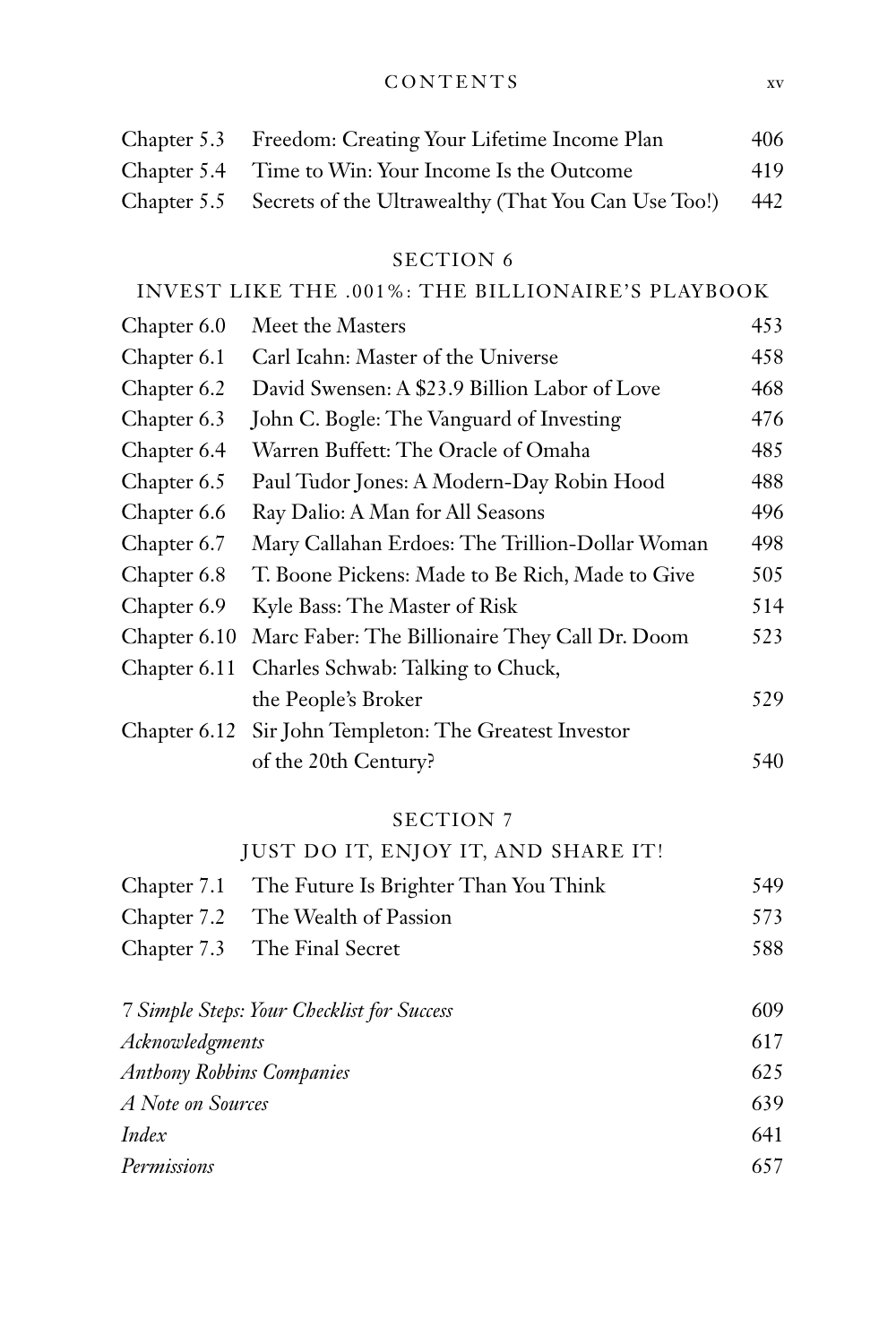#### The future has many names. For the weak, it's unattainable. For the fearful, it's unknown. For the bold, it's ideal. —VICTOR HUGO

To avoid criticism, say nothing, do nothing, be nothing. —ARISTOTLE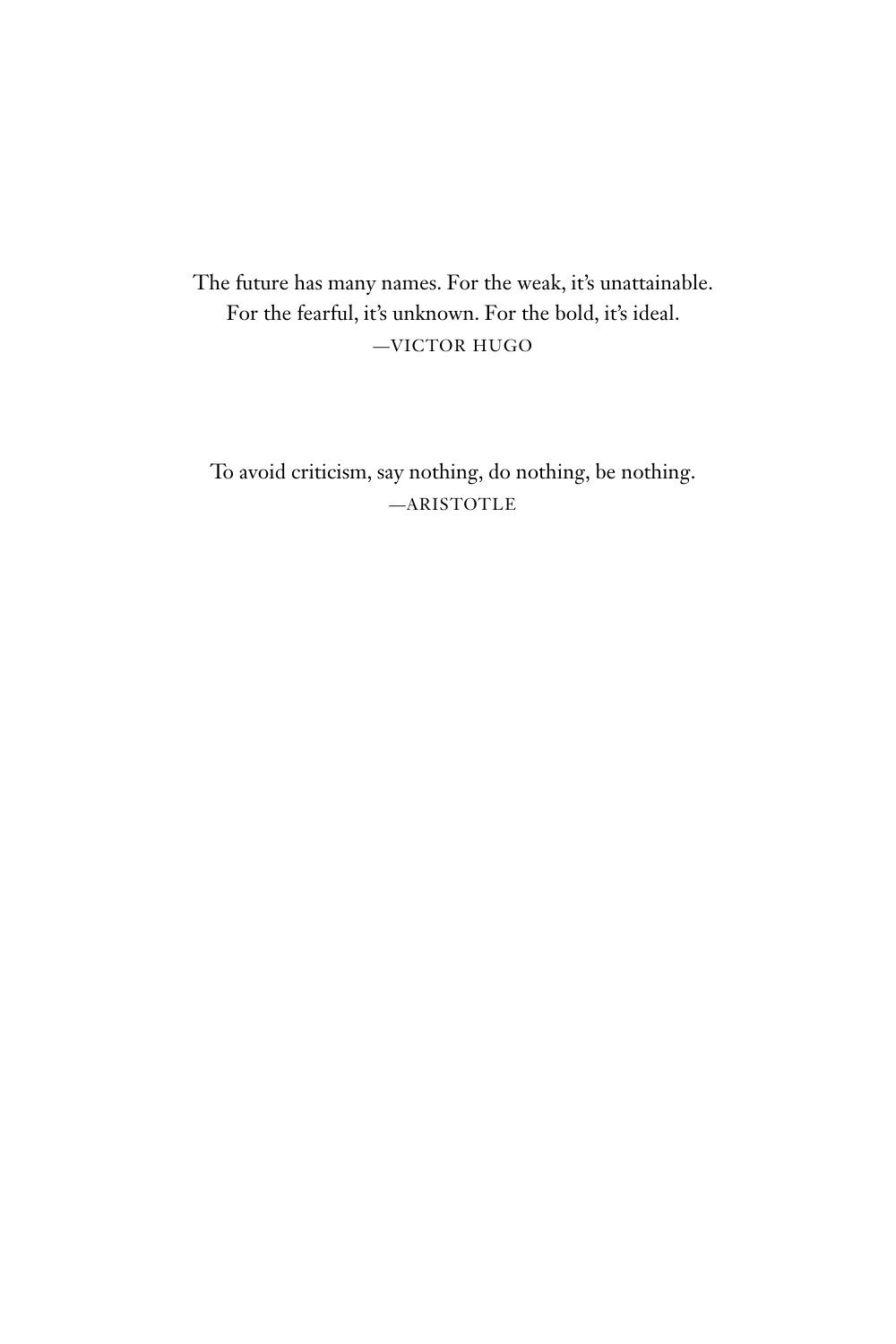#### **SECTION 1**

## WELCOME TO THE JUNGLE: THE JOURNEY BEGINS WITH THIS FIRST STEP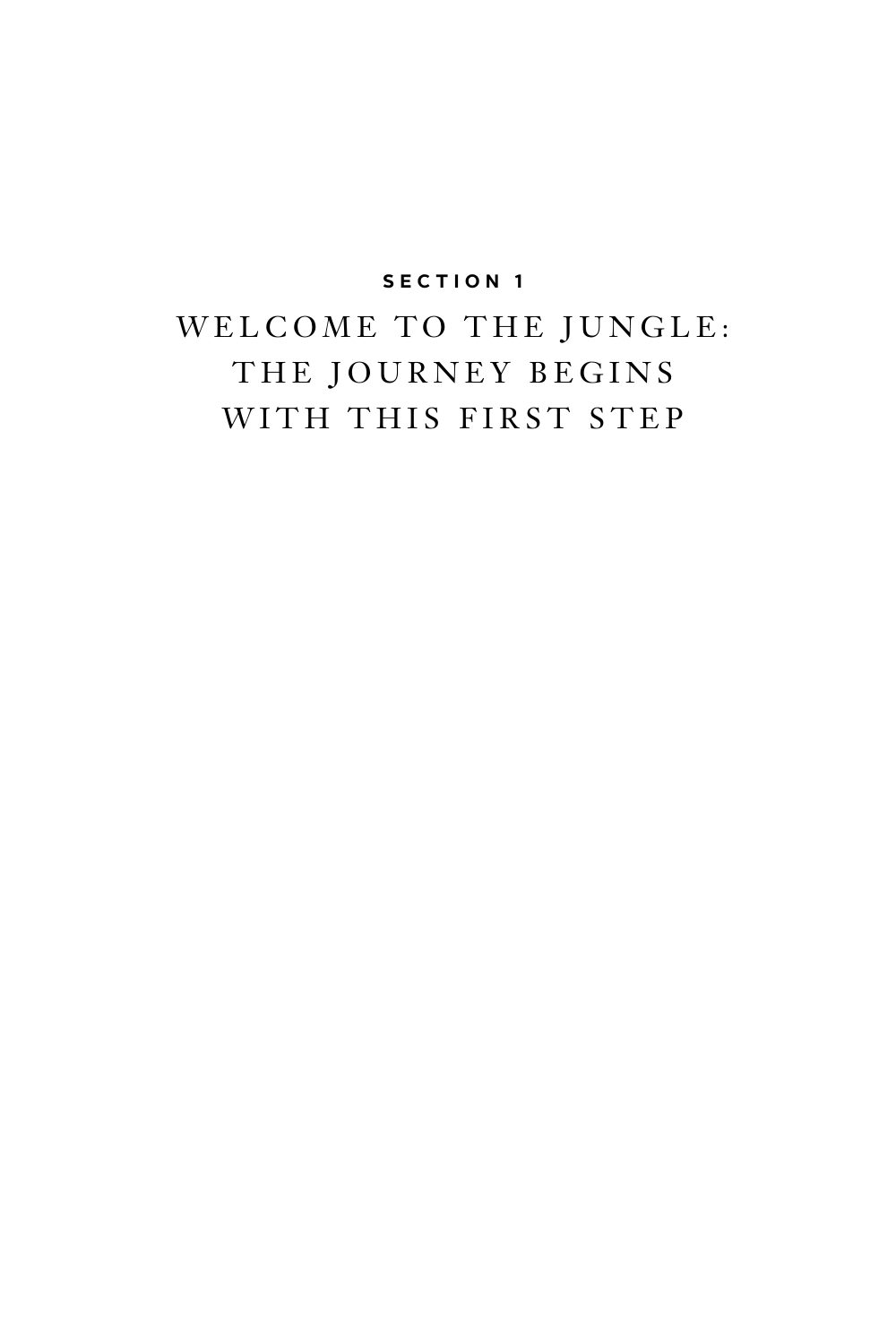#### **CHAPTER 1 . 1**

### IT'S YOUR MONEY! IT'S YOUR LIFE! TAKE CONTROL

Money is a good servant but a bad master. —SIR FRANCIS BACON

Money.

Few words have the power to provoke such extreme human emotions.

A lot of us refuse to even talk about money! Like religion, sex, or politics, the topic is taboo at the dinner table and often off-limits in the workplace. We might discuss *wealth* in polite company, but *money* is explicit. It's raw. It's garish. It's intensely personal and highly charged. It can make people feel guilty when they have it—or ashamed when they don't.

But what does it really mean?

For some of us, money is vital and crucial but not paramount. It's simply a tool, a source of power used in service of others and a life well lived. Others are consumed with such a hunger for money that it destroys them and everyone around them. Some are even willing to give up things that are far more valuable to get it: their health, their time, their family, their self-worth, and, in some cases, even their integrity.

At its core, money is about power.

We've all seen how money can have the power to create or the power to destroy. It can fund a dream or start a war. You can provide money as a gift or wield it as a weapon. It can be used as an expression of your spirit, your creativity, your ideas—or your frustration, your anger, your hate. It can be used to infuence governments and individuals. Some marry for it—and then fnd out its real price.

But we all know that on some level it's an illusion. Money isn't even gold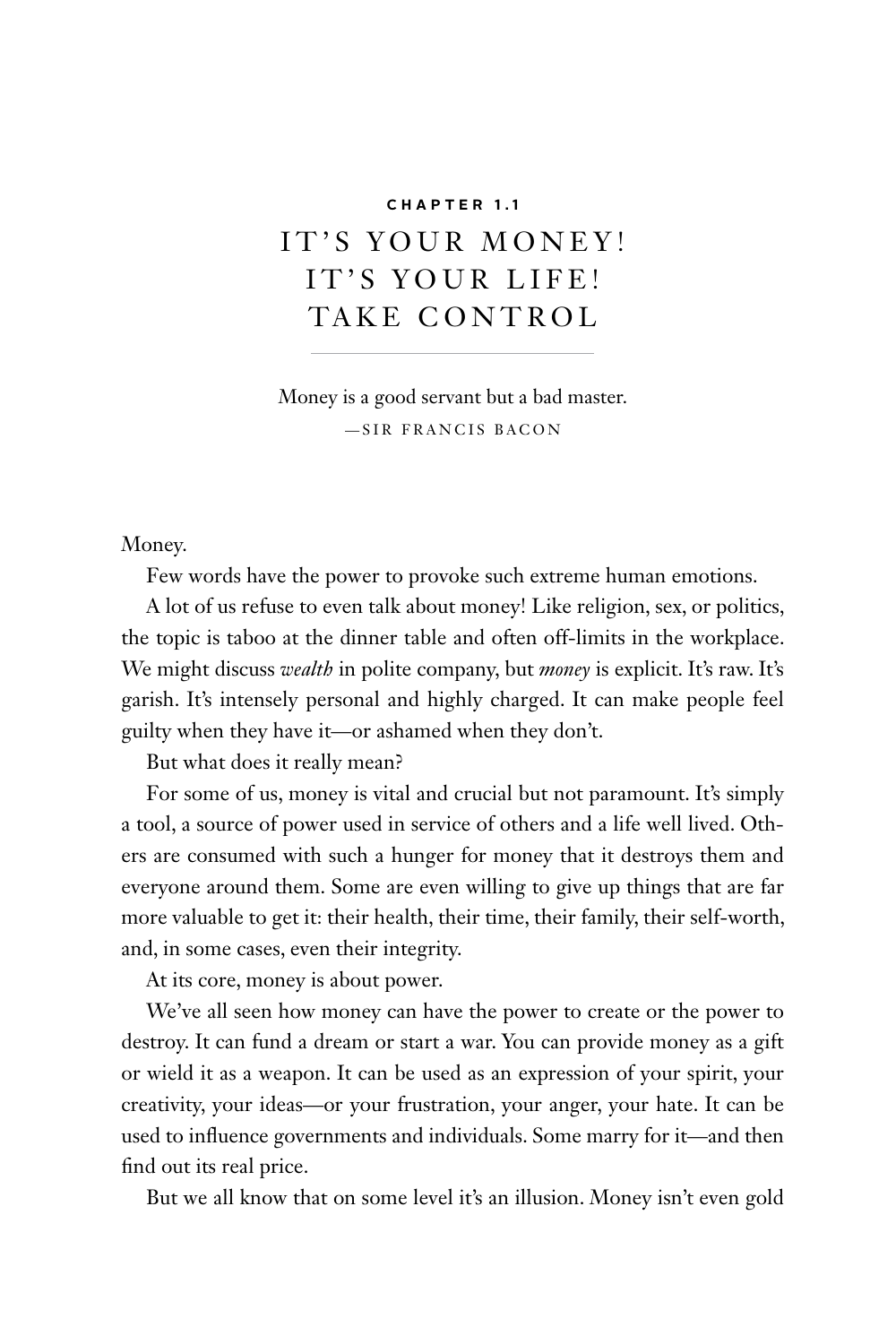or paper today, it's zeros and ones in banking computers. What is it? It's like a shape-shifter or a canvas, assuming whatever meaning or emotion we project on it.

In the end, money isn't what we're after . . . is it? What we're really after are the feelings, the emotions, we *think* money can create:

that feeling of empowerment, of freedom, of security, of helping those we love and those in need, of having a choice, and *of feeling alive.*

**Money is certainly one of the ways we can turn the dreams we have into the reality we live.**

But even if money is just a perception—an abstract concept—it doesn't feel that way if you don't have enough of it! And one thing is for sure: **you either use it, or it uses you. You either master money, or, on some level, money masters you!**

How you deal with money refects how you deal with power. Is it an affiction or a blessing? A game or a burden?

When I was choosing the title of this book, a few people were actually outraged at the suggestion that money could be a *game.* How could I use such a frivolous term for such a serious topic! But, hey, let's get real. As you'll see in the pages to come, the best way to change your life is to fnd people who've already achieved what you want and then model their behavior. Want to master your fnances? Find a fnancial master and imitate how he or she deals with money, and you will have found a pathway to power.

I can tell you right now, I have interviewed many of the wealthiest people in the world, and most of them *do* think of money as a game. Why else would anyone work ten or 12 hours a day after they've made billions of dollars? And remember, not all games are frivolous. Games are a refection of life. Some people sit on the sidelines, and some play to win. How do you play? I want to remind you, this is a game that you and your family can't afford to lose.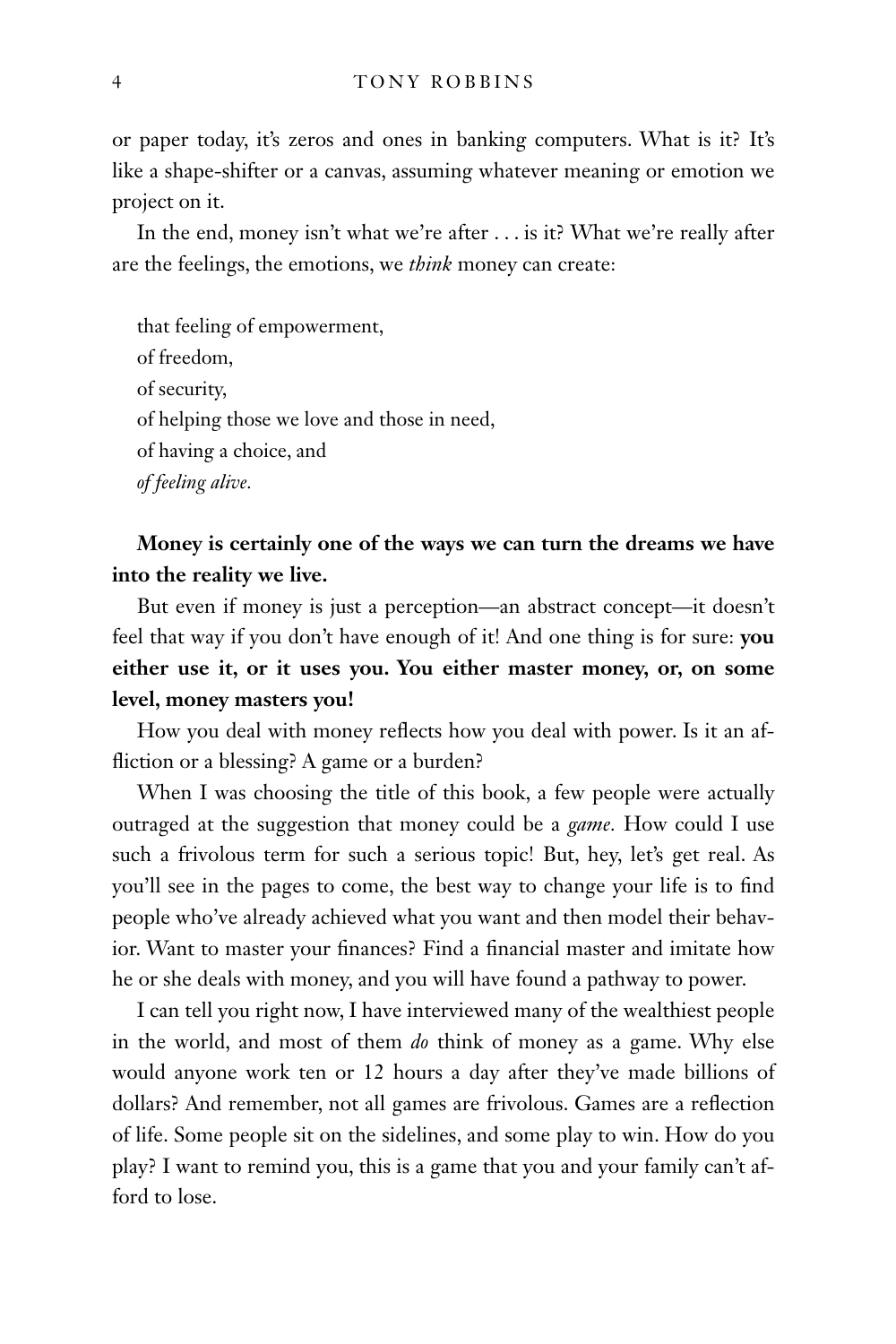**My promise to you is this: if you will stay with me and follow the 7 Simple Steps in this book—the steps that have been distilled from the world's most successful fnancial players—you and your family will win this game. And you can win big!**

But to win, you have to know the rules and learn the best strategies for success from those who have already mastered the game.

The good news is that you can save years of time—and in a few minutes—by simply learning the pitfalls to avoid and the shortcuts to experiencing lasting success. The fnancial industry often works to make this topic feel incredibly complex, but in reality, once you get past the jargon, it's relatively simple. This book is your opportunity to stop being the chess piece and become the chess player in the game of money. I think you're going to be very surprised at how, with an insider's understanding, you can easily transform your fnancial life and enjoy the freedom you deserve.

So let's get to it. Just imagine what life would be like if you had mastered this game already.

What if money didn't matter?

How would you feel if you didn't have to worry about going to an office every morning, or paying the bills, or funding your retirement? What would it be like to live your life on your own terms? What would it mean to know you had the opportunity to start your own business, or that you could afford to buy a home for your parents and send your kids to college, or have the freedom to travel the world?

How would you live your life if you could wake up each day knowing there was enough money coming in to cover not only your basic needs but also your goals and dreams?

The truth is, a lot of us would keep working, because that's the way we're wired. But we'd do it from a place of joy and abundance. Our work would continue, but the rat race would end. We'd work because we want to, not because we have to.

#### **That's fnancial freedom.**

#### **But is it a pipe dream? Is it really possible for the average person more importantly, for** *you***—to make this dream a reality?**

Whether you want to live like the 1% or just have the peace of mind from knowing that you won't outlive your savings, the truth is you can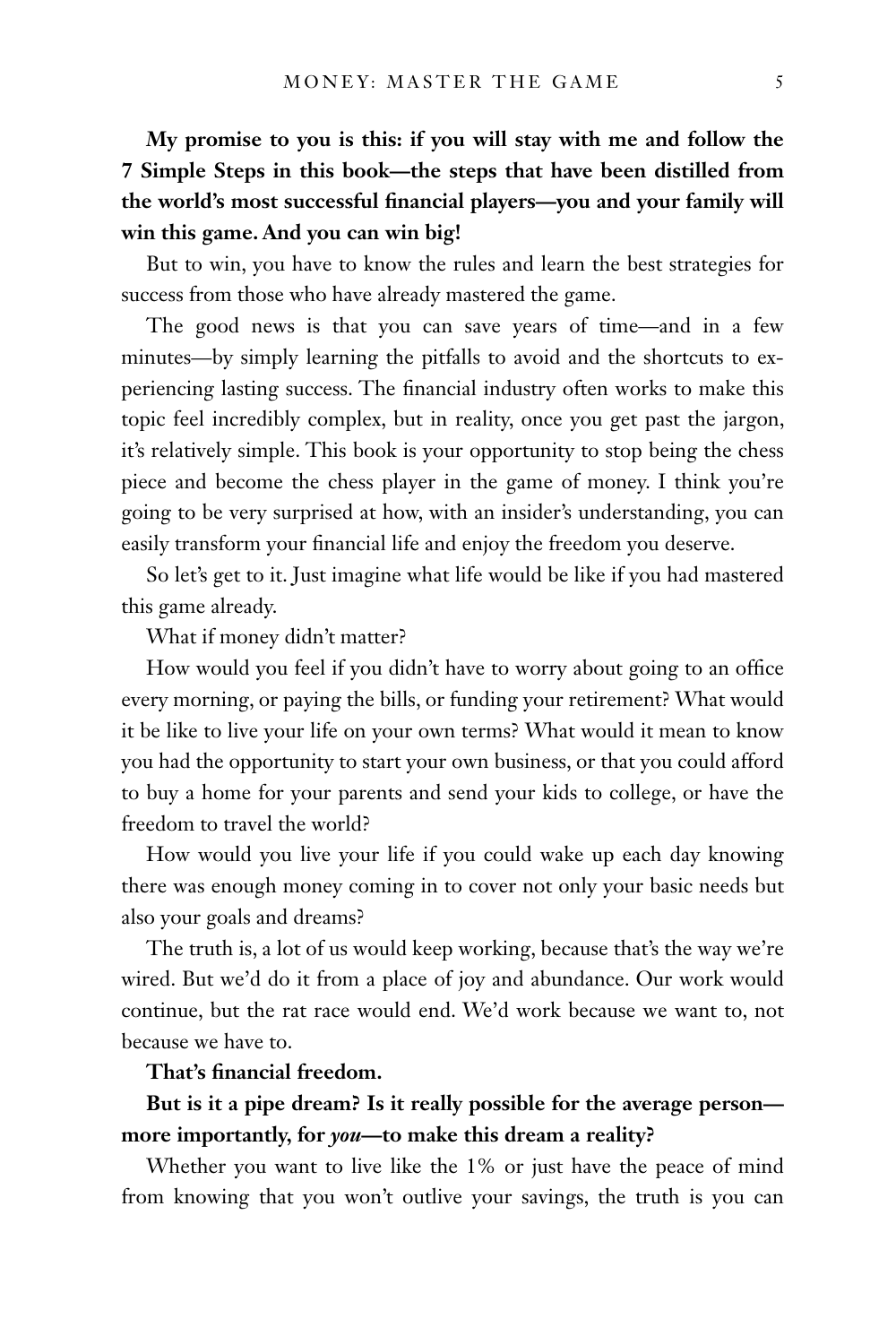always fnd a way to make the money you need. How? The secret to wealth is simple: Find a way to do more for others than anyone else does. Become more valuable. Do more. Give more. Be more. Serve more. And you will have the opportunity to earn more—whether you own the best food truck in Austin, Texas, or you're the top salesperson at your company or even the founder of Instagram.

But this book isn't just about adding value—it's really about how to go from where you are today to where you truly want to be, whether that's fnancially secure, independent, or free. It's about increasing the quality of your life today by developing the one fundamental skill that the vast majority of Americans have never developed: the mastery of money. In fact, 77% of Americans—three of every four people—say they have fnancial worries, but only 40% report having any kind of spending or investment plan. **One in three baby boomers have less than \$1,000 saved!** Polls show that fewer than one in four trust the fnancial system—with good reason! And stock ownership has been hitting record lows, particularly among young people. But the truth is, you don't *earn* your way to freedom. As you'll see later in this book, even multimillion-dollar earners such as *Godfather* director Francis Ford Coppola, boxer Mike Tyson, and actress Kim Basinger lost it all because they didn't apply the fundamentals that you'll soon be learning. You have to be able to not only hold on to a portion of what you earn for your family, but, more importantly, multiply what you earn—making money while you sleep. **You have to make the shift from being a consumer in the economy to becoming an owner—and you do it by becoming an investor.**

Actually, a lot of us are already investors. Maybe you frst got into the game when Grandma bought you a few shares of her favorite stock just for being born, or perhaps your employer auto-enrolled you in the company's 401(k), or maybe you frst became an investor when a friend told you to forget the Kindle and buy Amazon stock instead.

But is this enough? If you're reading this now, my guess is that you know the answer: no way! I don't have to tell you it's not your parents' and grandparents' investment world. The plan used to be so simple: go to college, get a job, work your butt off, and then maybe get a better job with a bigger corporation. After that, the key was to fnd a way to add value, move up the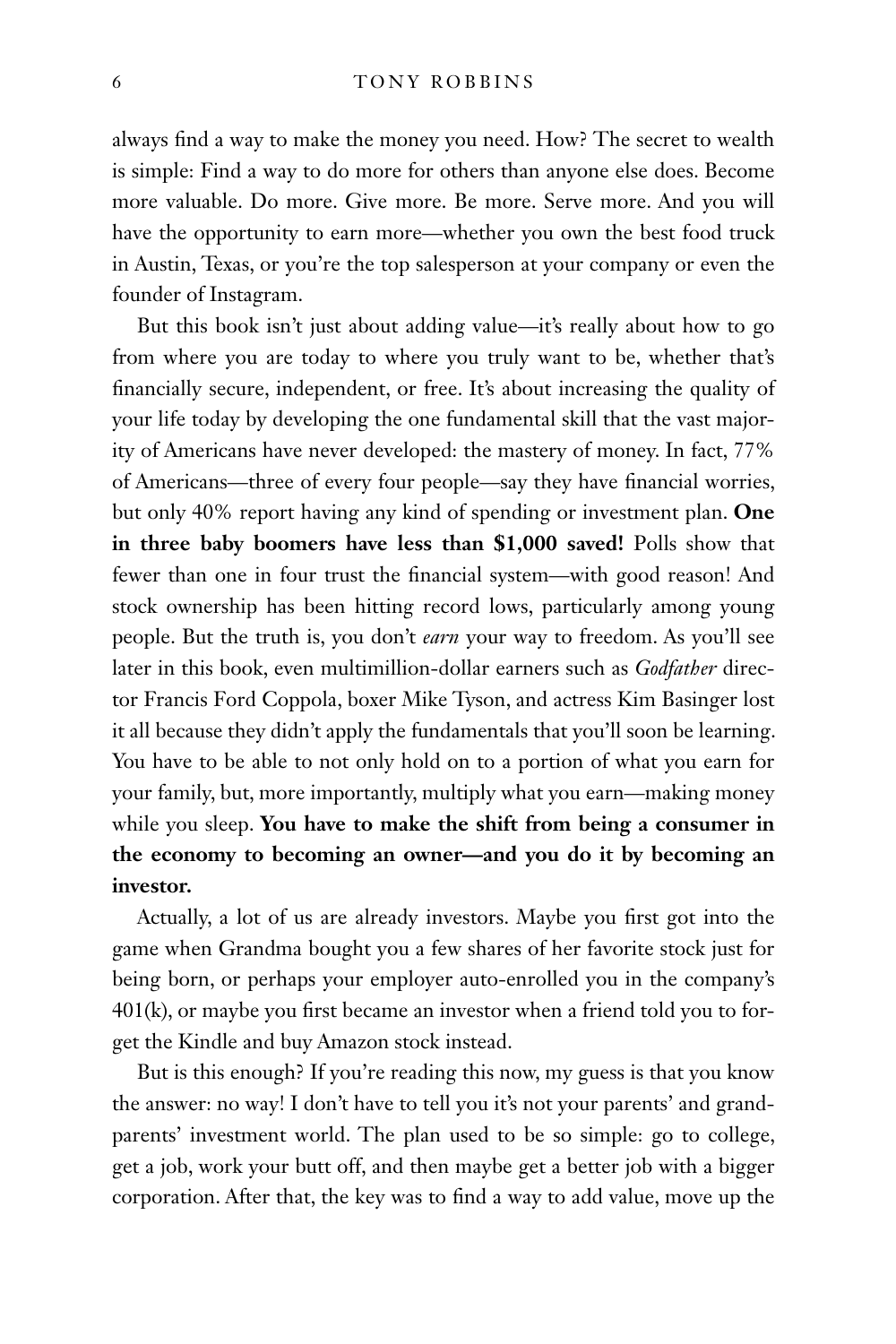ladder, invest in company stock, and retire with a pension. Remember pensions? A promise of a never-ending income for life? They've become relics.

You and I both know that world is over. We live longer now on less money. New technologies keep coming online, stoking a system that often seems designed to separate us from our money instead of helping us grow it. As I write these words, interest rates on our savings hover near zero, while the markets rise and fall like corks on the ocean. Meanwhile, we're faced with a fnancial system of limitless choices and mind-boggling complexity. **Today there are more than 10,000 mutual funds, 1,400 different ETFs, and hundreds of global stock exchanges to choose from.** It seems like every day we're pitched more and more complex investment "instruments" with an alphabet soup of acronyms: CDOs, REITs, MBSs, MLPs, CDSs, CETFs . . .

WTF?

How about HFT? That's short for *high-frequency trading,* where 50% to 70% of the tens of millions of trades that churn through the market each day are now generated by high-speed machines. What does that mean for you? It takes only a half second, or about 500 milliseconds, to click your mouse to complete your E\*Trade order. In that short time, the big boys with the supercomputers will have bought and sold thousands of shares of the same stock hundreds of times over, making microprofts with each transaction. Michael Lewis, bestselling author of the HFT exposé *Flash Boys: A Wall Street Revolt,* told *60 Minutes,* "The United States stock market, the most iconic market in global capitalism, is rigged . . . by a combination of the stock exchanges, the big Wall Street banks, and high-frequency traders . . . They're able to identify your desire to buy shares in Microsoft and buy them in front of you and sell them back to you at a higher price!" How fast are these guys? One HFT frm spent a quarter of a billion dollars to straighten the fber-optic cables between Chicago and New York, reconstructing the landscape and literally terraforming the earth to shave 1.4 milliseconds off its transmission time! But even that's not fast enough. Some trades already take place in microseconds—that's a *millionth* of a second. Soon HFT technology will allow these trades to happen in nanoseconds a *billionth* of a second. Meanwhile, they're laying cable on the ocean foor, and there's even talk of solar-powered drones acting as microwave relay stations to connect exchanges in New York and London.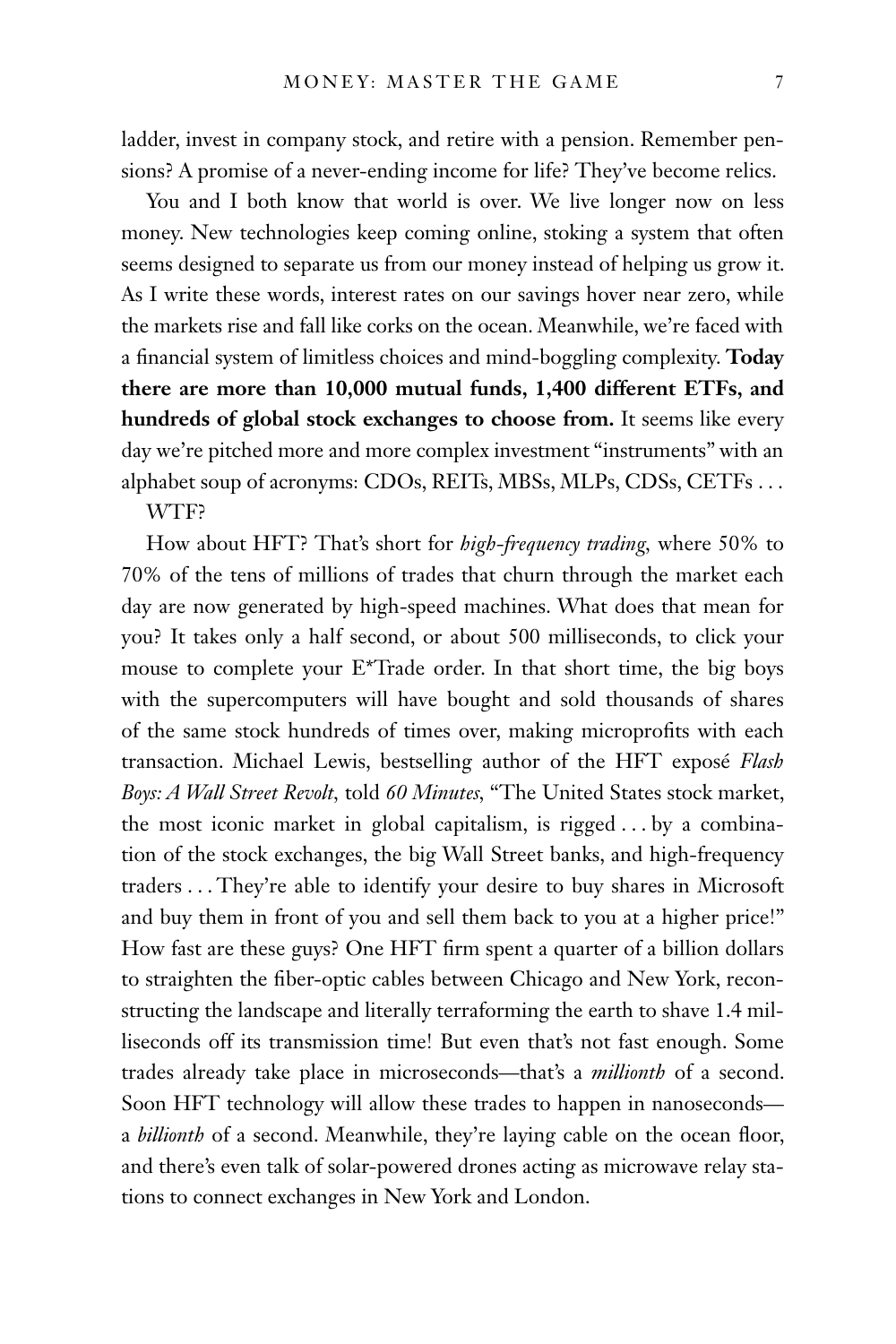If all of this leaves you reeling, I'm with you. What are your chances of competing with fying robots trading at the speed of light? **Where do you turn to fnd a path through this high-tech, high-risk maze of choices**?

> An expert is an ordinary man away from home giving advice. —OSCAR WILDE

The problem is, when it comes to money (and investing), everybody has an opinion. Everybody's got a tip. Everybody has an answer. But I'll give you a hint: they rarely have one that will really help you. Have you noticed how beliefs around money are like religion and politics? Conversations can get intense and emotional. Especially online, where people without any real knowledge or mastery will promote their own theories and criticize others' strategies with such vehemence, even though they have no proven track record. It's like a psychologist on Prozac telling you how you can have a fulflled life. Or an obese person telling you how to get thin and ft. I tend to separate pundits into those who *talk the talk* and those who *walk the walk.* I don't know about you, but I'm sick and tired of hearing from all these "experts" who tell us what to do, but haven't produced results in their own lives.

If you thought you were going to hear from another investment guru making crazy promises, you came to the wrong place. I'll leave that to the fnancial entertainers who scream at you about buying the hottest stock, or implore you to save your money and put it in some mythical mutual fund. You know the one, where they promise you'll continuously compound your money with 12% annual growth. **They dole out advice that too often has no basis in reality, and often they don't even invest in the products they push.** Some of them might sincerely think they're helping, but people can be sincere and be sincerely wrong.

I want you to know I'm not one of those "positive thinkers" who's going to pump you up with a false view of the world. I believe in intelligence. You have to see things as they really are but not worse than they are—that view of life only gives you the excuse to do nothing. You may know me as the "smiling guy with the big teeth" on TV, but I'm not here to tell you to do a bunch of affrmations—I'm the guy who's focused on helping you dig deep, solve real problems, and take your life to the next level.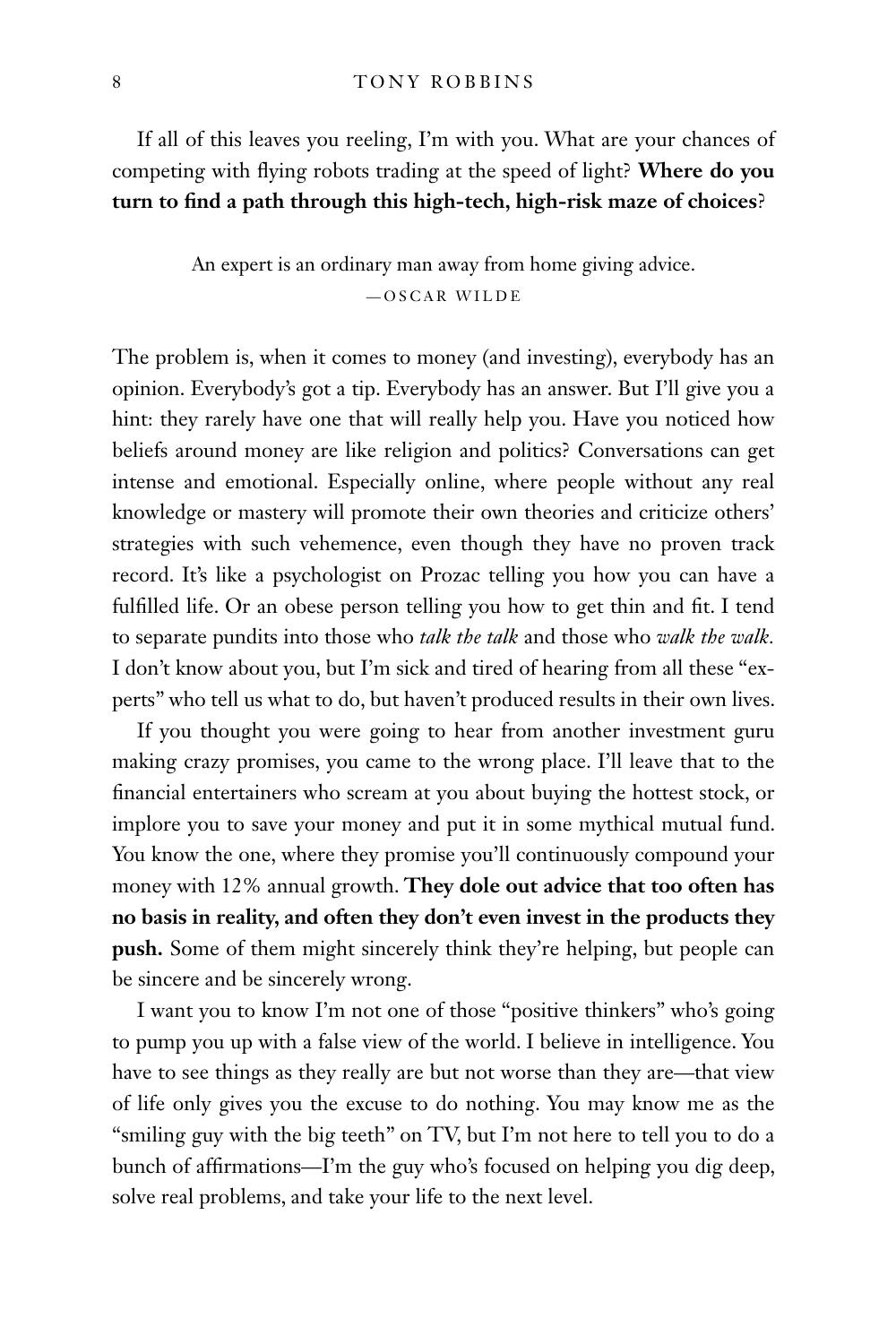For 38 years, I've been obsessed with fnding strategies and tools that can immediately change the quality of people's lives. I have proven their effectiveness by producing measurable results where others have failed. So far I've reached more than 50 million people from 100 different countries through my books, videos, and audio programs, and another 4 million in live events.

What I've known from the beginning is that **success leaves clues. People who succeed at the highest level are not lucky; they're doing something differently than everyone else does.** I'm interested in those people: those who have a relentless hunger to learn and grow and achieve. Don't get me wrong. I'm not deluded. I'm aware there are very few people in the world who are ft and healthy and who sustain it. Most people don't have decades of sustained love and passion in their intimate relationships, nor do they experience ongoing gratitude and joy. There are very few people who maximize their business opportunities. And there are even fewer who start with little or nothing and become fnancially free.

But a few do! A few *do* have great relationships, great joy, great wealth, and endless gratitude. I have studied *the few who do versus the many who talk.* If you want to look for obstacles, what's *wrong* is always available. But so is what's *right*! I am a hunter of human excellence. I seek out those individuals who break the norms and demonstrate to all of us what's really possible. I learn what those few extraordinary individuals do that's different from everybody else, and then emulate them. I fnd out what works, and then I clarify it, simplify it, and systematize it in a way to help people move forward.

Ever since the dark days of 2008, when the global fnancial system nearly melted down, I've been obsessed with fnding a way to help everyday people take control of their money and fght back against a system that's often been rigged against them. The fx has been in for years, and it hasn't gotten a whole lot better with all those so-called reforms on Capitol Hill. In some areas, it's gotten worse. To fnd answers, I interviewed 50 of the most brilliant, infuential players in the world of money. In this book, you won't get talking heads, and you won't get my opinions, either. You'll hear it straight from the masters of the game: self-made billionaires, Nobel laureates, and fnancial titans. Here's just a sampling of a few of the masters of money that you will be learning from in the pages ahead: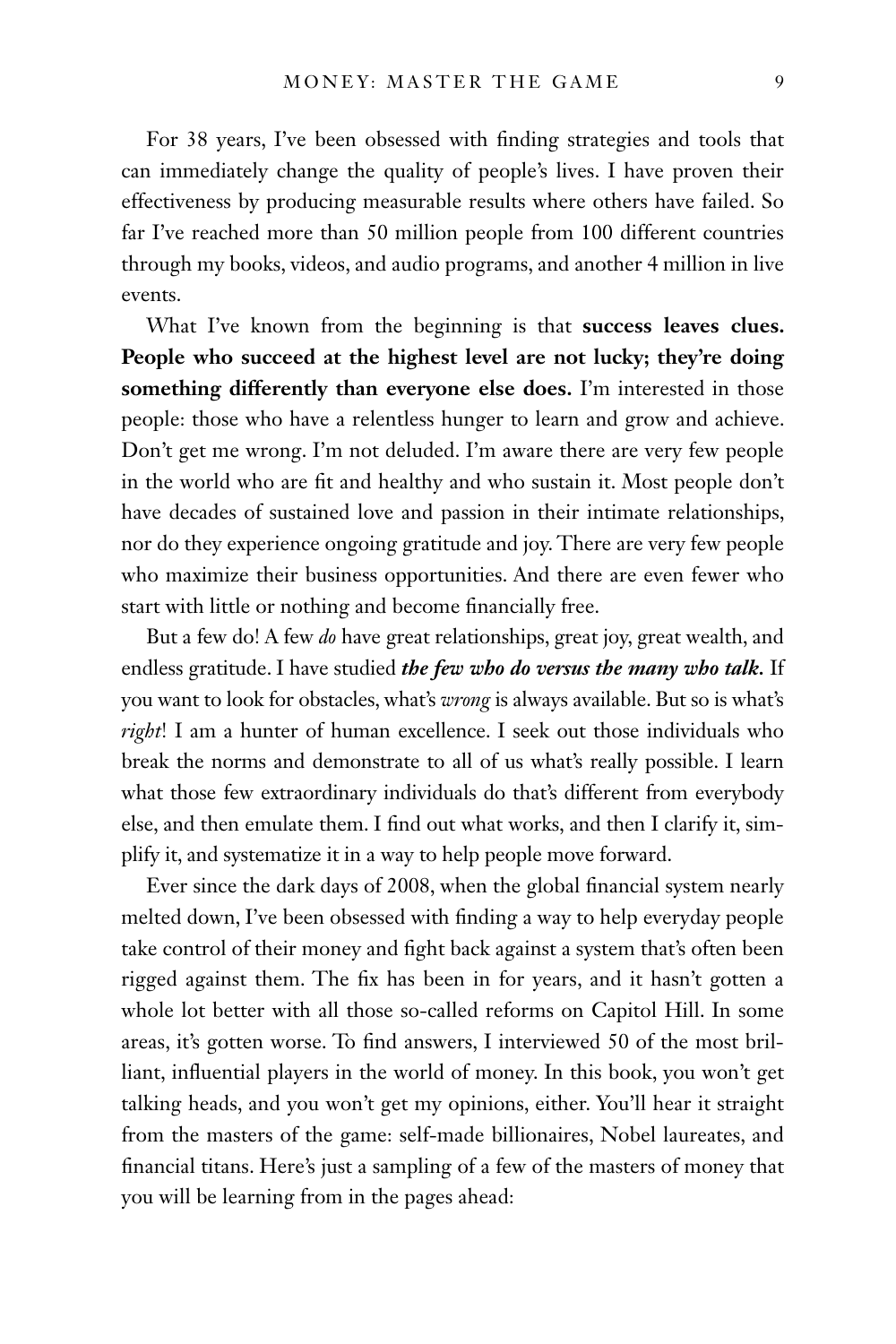- John C. Bogle, the 85-year-old sage with 64 years of stock market history and the founder of the Vanguard Group, the number one mutual fund company in the world;
- Ray Dalio, founder of the largest hedge fund on the planet, with \$160 billion in assets;
- David Swensen, one of the greatest institutional investors of all time, who grew Yale University's endowment from \$1 billion to more than \$23.9 billion in less than two decades;
- Kyle Bass, a man who turned \$30 million in investments into \$2 billion in two years during the subprime crisis;
- Carl Icahn, who has outperformed Warren Buffett, the market, and virtually everyone else in the last one-, fve-, and ten-year cycles;
- Mary Callahan Erdoes, whom many consider to be the most powerful woman in fnance. She oversees more than \$2.5 trillion as CEO of J.P. Morgan Asset Management; and
- Charles Schwab, who led a revolution to open up Wall Street to individual investors, and whose iconic company now has \$2.38 trillion under management.

I'll put you in the room with these and many other superstars who get consistent results, decade after decade, in up markets and down, booms and busts. Together we will uncover the core secrets to their investment success and see how to apply them even to the smallest amount of money.

And here is the key: I wrote this book based on timeless wisdom of the most successful investors in the world. After all, none of us knows which way the economy will be headed by the time you're reading this book. Will there be infation or defation? A bull market or a bear? **The idea is to know how to survive and thrive in any market condition. These** *real* **experts will explain how.** Plus, they'll be opening their portfolios to show you the mix of investments that they rely on to weather every storm. And they'll answer this question: If you couldn't pass on any of your fnancial wealth to your children, but only a set of principles, what would they be? That could be the greatest inheritance of all, and you don't have to be one of their kids to get it!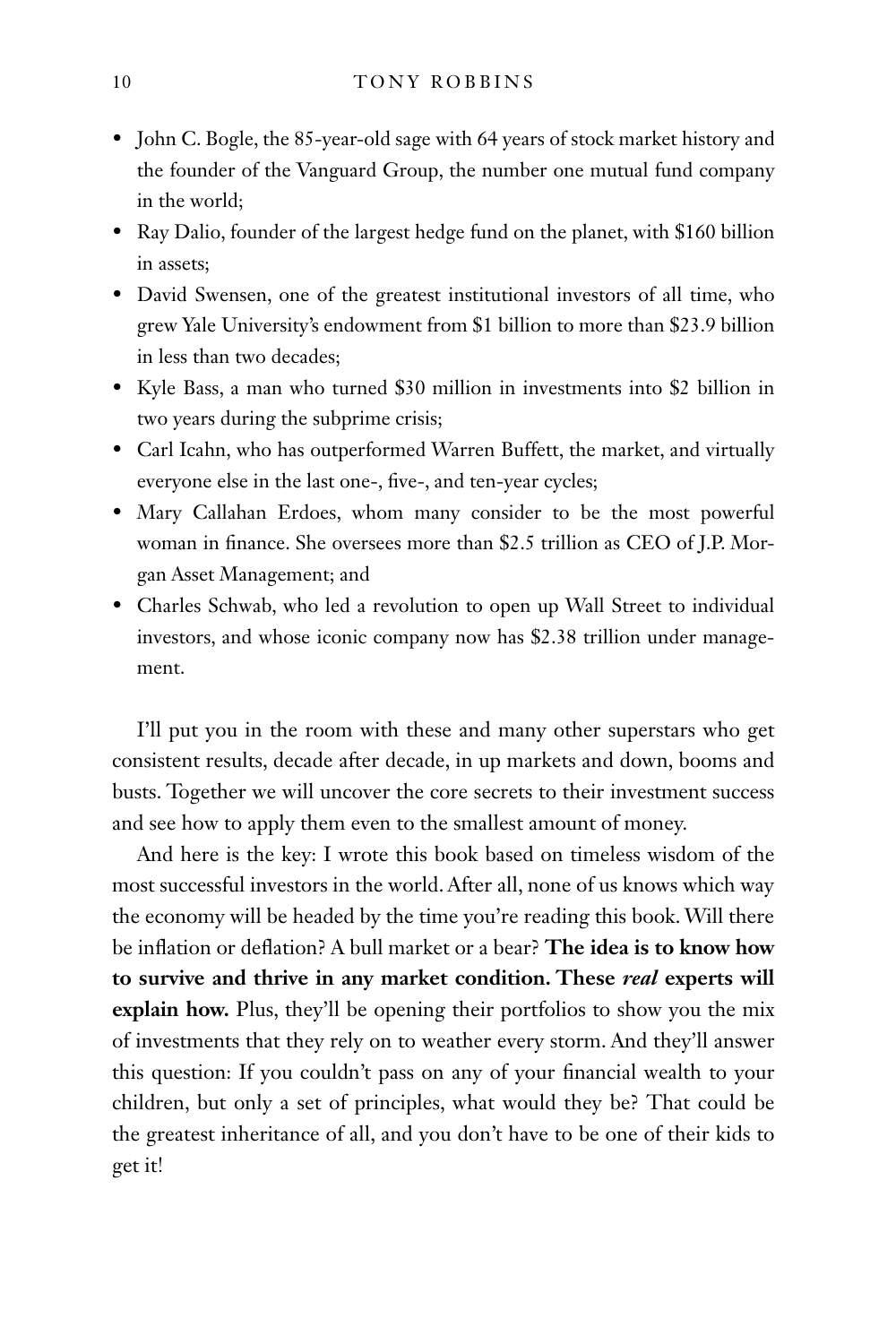#### The secret of getting ahead is getting started. —MARK TWAIN

Get ready, because together we're about to go on a journey through 7 Simple Steps to fnancial security, independence and freedom! Whether you're a millennial just starting out, a baby boomer facing retirement, or a sophisticated investor looking to keep your edge, this book will offer you a practical blueprint for setting and achieving your fnancial goals and help you break free from whatever limiting behaviors might be holding you back from true abundance. We'll explore the psychology of wealth, something I've studied and taught for nearly four decades. We'll tackle the money mistakes people make, zeroing in on what keeps them from following through on their bestlaid plans. And to make sure you get the results you desire, I've gone to the best behavioral economists on earth to fnd **solutions that really work small, simple adjustments that automatically trigger you to do what others need discipline to maintain; strategies that can make the difference between retiring comfortably or dying broke.**



C2013 Behavior Gap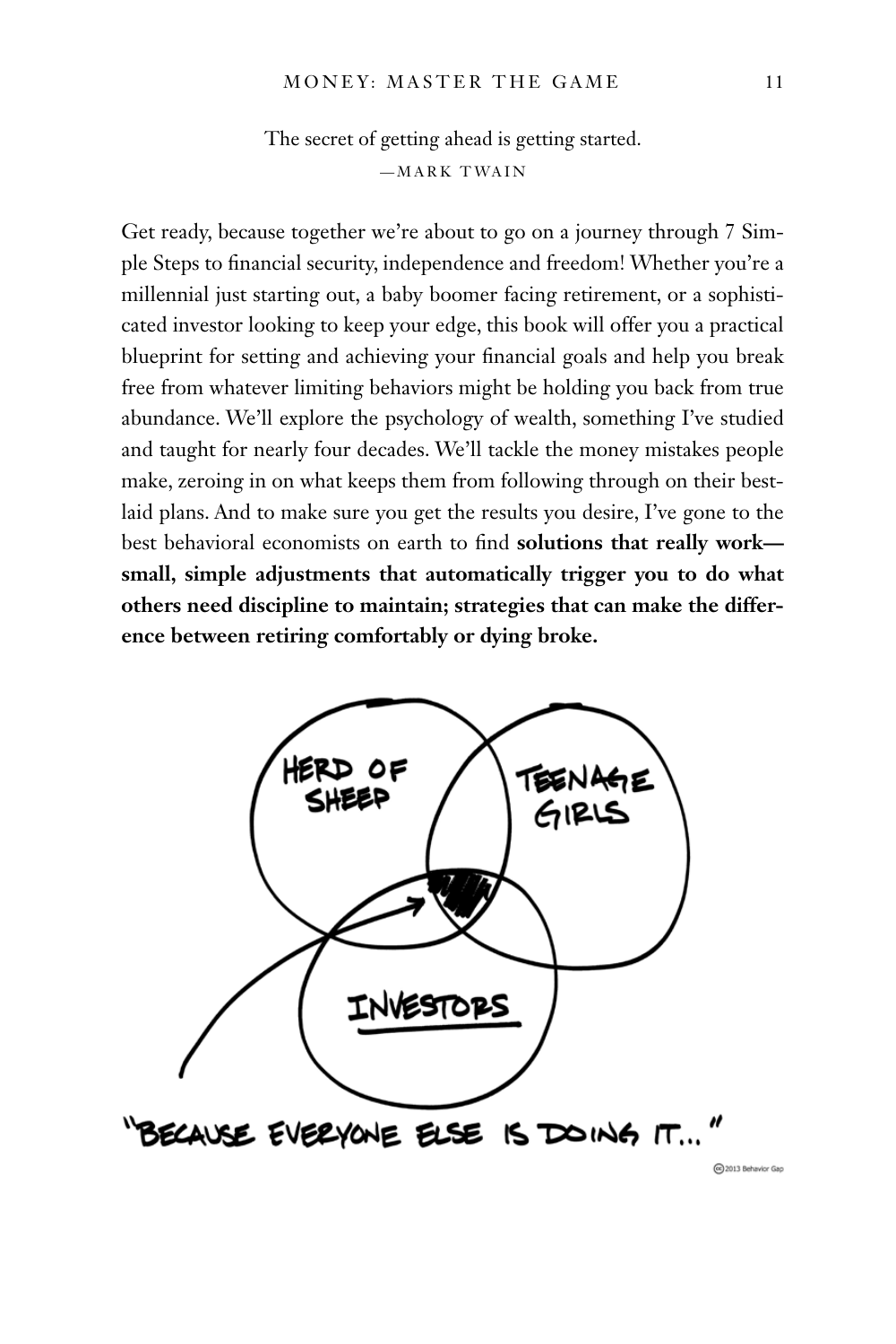Let's face it: so many smart and accomplished people have put aside this area of money because it seems so complicated and overwhelming. One of the frst people I gave this manuscript to to review is a brilliant friend named Angela who has accomplished mastery in many areas of her life—but never in the area of money. She told me that people thought she was amazing because she'd sailed 20,000 miles of ocean in some of the roughest seas on small sailboats. But she knew she neglected her fnances, and it embarrassed her. "It seemed so confusing, and I couldn't be competent. I already felt defeated, so I gave up, even though it's not in my nature." But she found that by following the 7 Simple Steps in this book, she could fnally get control of her fnances, and it was easy and painless! "Gosh, I could save for my future just by cutting a few things that don't give me joy," she told me. Once she started thinking about saving, she was able to set up an automatic investment account, and by chapter 2.8, she had already transformed her life.

A few days later, she came in to see me and said, "I got my frst-ever brand-new car."

I asked her, "How did you do it?"

She said, "I began to realize that I was spending more money on my old car for repairs and gas than it cost me to fnance a brand-new car!" You should have seen the look on her face when she pulled up in a shiny new pearlescent white Jeep Wrangler.

So I want you to know that this book is not just about how to have a comfortable retirement, but also about how to have the quality of life you desire and deserve today. You can live life on your own terms while you simultaneously lock in your future quality of life as well! The feeling of empowerment and inner strength and certainty that you experience when you master this area of your life will spill into everything else: your career, your health, your emotions, and your relationships! When you lack confdence about money, it unconsciously affects your confdence in other areas too. But when you take charge of your fnances, it empowers you and excites you to take on other challenges!

What holds us back from getting started on the road to fnancial freedom? For a lot of us, like my friend Angela, it's the feeling that we're in over our heads. We've been taught to think, "This is too complex" or "This is not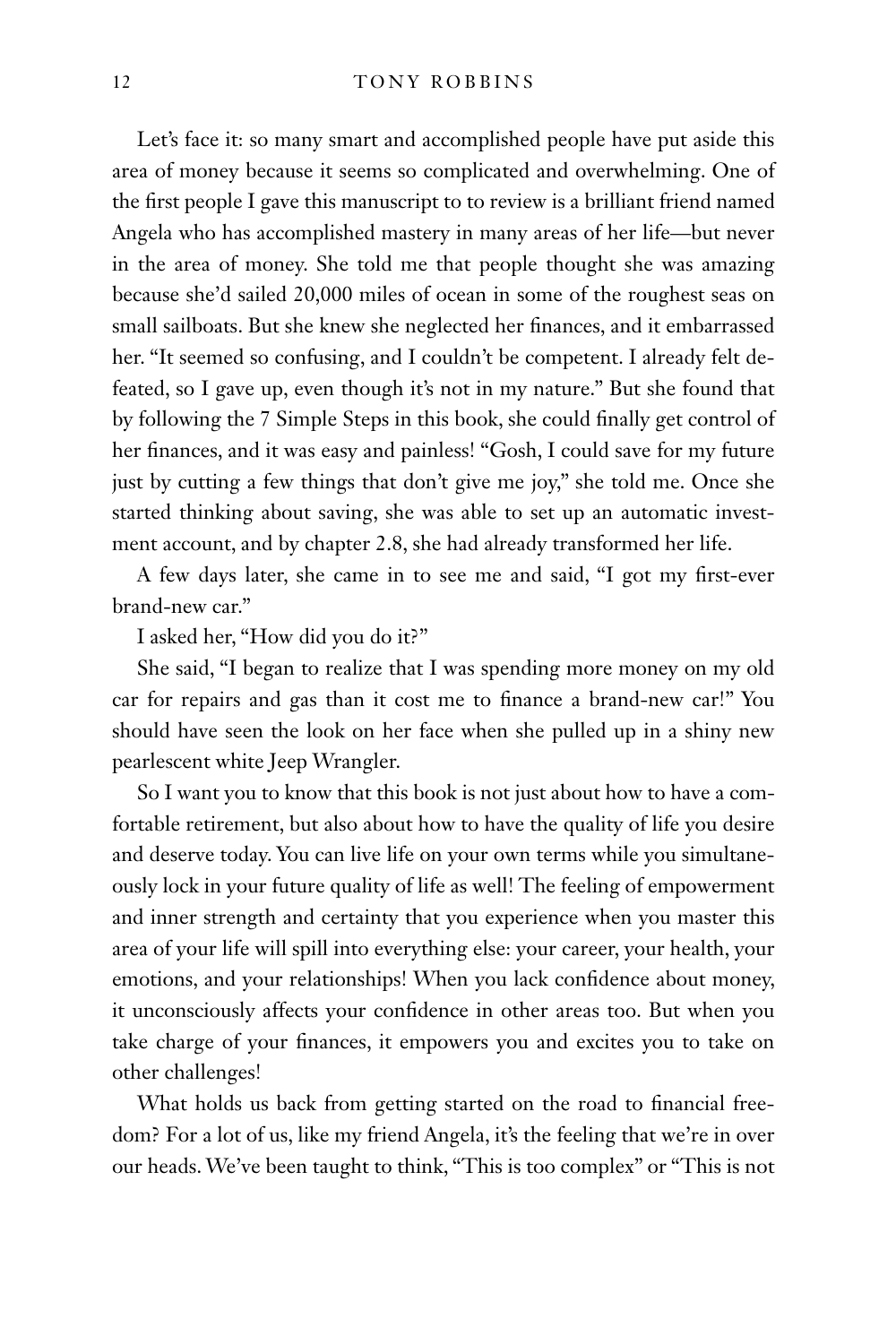my feld." Frankly, the system is *designed* to be confusing, so that you'll give up control to the "professionals" who reap enormous fees by keeping you in the dark. You're going to learn in the chapters ahead how to prevent that from happening, and, most importantly, I'm going to show you that investing your way to freedom isn't confusing at all.

One reason people succeed is that they have knowledge other people don't. You pay your lawyer or your doctor for the knowledge and skills you don't have. They also have their own special language that can at times keep them insulated from the rest of us.

For example, in the medical world, you might hear that 225,000 people have died "iatrogenic deaths" in the past year. According to the *Journal of the American Medical Association* (*JAMA*), it's the third largest cause of death in the United States. *Iatrogenic.* How's that for a hundred-dollar word? It sounds important, but what does it even mean? Is it a rare tropical disease? A genetic mutation? No, *iatrogenic* actually refers to an inadvertent death caused by a doctor, or a hospital, or an incorrect or unnecessary medical procedure.

Why don't they just come out and say so? Because it doesn't serve a medical institution's interests to put it in plain language a layperson can understand. The fnancial world has its own jargon too, with special words for things that are really additional fees disguised in language that would make it impossible for you to realize it is taking much more of your money than you would ever imagine.

I hope you'll let me be your translator as well as your guide on this journey. Together we'll break the code and cut through the complexity that keeps most of us feeling like outsiders in the world of fnance.

Today there is so much information that even the most sophisticated investors can feel overloaded. Especially when we realize what's being pushed on us often has nothing to do with our needs. Say you're having some mild chest pains, and you Google the word *heart.* What do you see? It's not something about the heart attack you might want to deal with right now. Instead, you get Heart, the music group that hasn't had a hit in 20 years. How does that help you?

My plan is to serve you by becoming your personal fnancial search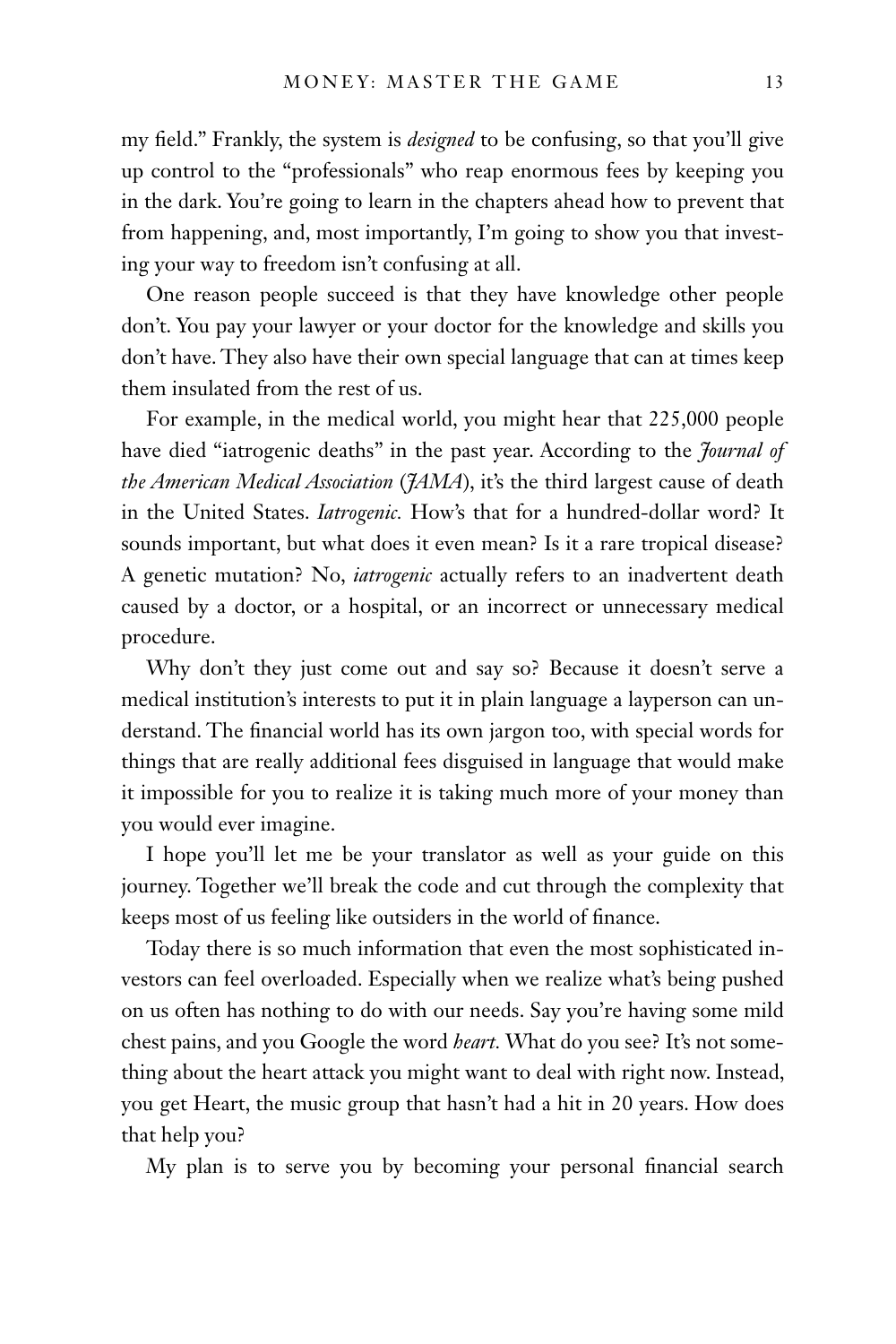engine—a *smart* search engine, one that will flter through all the superfuous, even harmful fnancial information out there to deliver simple, clear solutions.

Before you know it, you'll be an insider too. You'll learn why chasing returns never works, why nobody beats the market long-term,<sup>1</sup> and why the vast majority of fnancial experts don't have a legal responsibility to serve your best interests. Crazy, right? You'll learn why the returns advertised by mutual funds are not the returns you actually earn. You'll fnd solutions that could add literally millions of dollars to your lifetime of investing returns statistical studies show that you can save between \$150,000 and \$450,000 just by reading and applying the principles of section 2 of this book! You'll be putting money back in your own pocket, not the "fee factories." You'll also learn about a proven way of growing your money with 100% principal protection, and tax free to boot (IRS-approved). This vehicle is fnally available to individual investors like you.

And here's what truly sets this book apart: I don't just tell you about investment strategies that the ultrawealthy have and that you can't afford or access; I've found ways to make them affordable and accessible for you! Why should the privileged few be the only ones to tap into extraordinary opportunities? Isn't it time that we level the playing feld?

Remember, *it's your money,* and it's time for you to *take control.*

A moment's insight is sometimes worth a life's experience. —OLIVER WENDELL HOLMES, SR.

Before we go on, let me tell you what moved me to write this book. If you've watched any of the coverage of my work over the years, or if you've read any of my previous books, you probably know my track record for creating massive and measurable change—helping people lose 30 to 300 pounds, turning around relationships that seem to be at their end, helping business owners grow their companies 30% to 130% in a year. I also help people overcome

<sup>1.</sup> Except for a few "unicorns," a tiny and exclusive group of "fnancial wizards" that the general population does not have access to, but I'll introduce you to in the chapters ahead.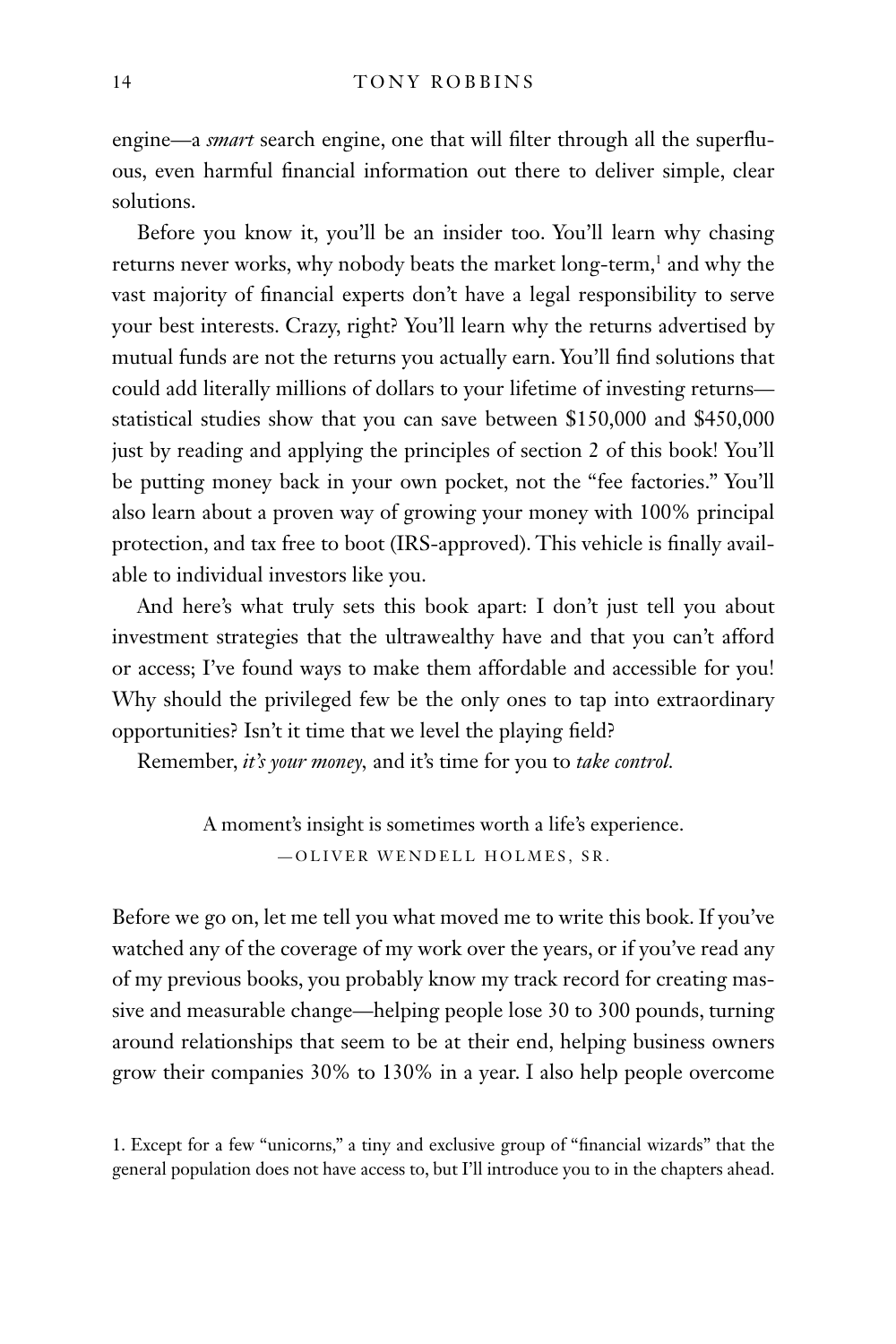enormous tragedies—from couples who've lost a child, to soldiers coming back from Afghanistan with post-traumatic stress disorder. **My passion is helping people create real breakthroughs in their relationships, their emotions, their health, their careers, and their fnances.**

For nearly four decades, I've had the privilege of coaching people from every walk of life, including some of the most powerful men and women on the planet. I've worked with presidents of the United States as well as presidents of small businesses. I've coached and helped transform the performance of sports stars, from the early days with hockey great Wayne Gretzky to today's superstar Serena Williams. I've had the privilege to work with award-winning actors with the coolness of Leonardo DiCaprio and the warmth of Hugh Jackman. My work has touched the lives and performances of top entertainers from Aerosmith to Green Day, Usher to Pitbull to LL Cool J. And billionaire business leaders as well, such as the casino magnate Steve Wynn and the internet wizard Marc Benioff. In fact, Marc quit his job at Oracle and began building Salesforce.com after attending one of my Unleash the Power Within seminars in 1999. Today it's a \$5 billion enterprise and has been named the "World's Most Innovative Company" by *Forbes* magazine for the last four consecutive years. So obviously **my clients don't come to me for motivation. They have plenty of that already.** What they get from me are strategies that help them hit the next level and keep them at the top of their game.

In the fnancial arena, since 1993 I've had the honor to coach Paul Tudor Jones, one of the top ten fnancial traders in history. Paul predicted the October 1987 Black Monday crash—still the largest single-day US stock market decline (by percentage) ever. While markets plummeted around the world and everyone else was losing his shirt, Paul as much as doubled his investors' money in 1987. He did it again in 2008, bringing his investors nearly a 30% positive return while the market plummeted 50%! My job working with Paul is to capture the principles that guide all his decisions. Then I put them into a system that he uses daily and, most importantly, at critical times. I'm not a positive-thinking coach. Quite the opposite: I'm a prepare-for-anything coach. I've been in touch with Paul, tracking his trading every day through a roller coaster of market conditions. From the tech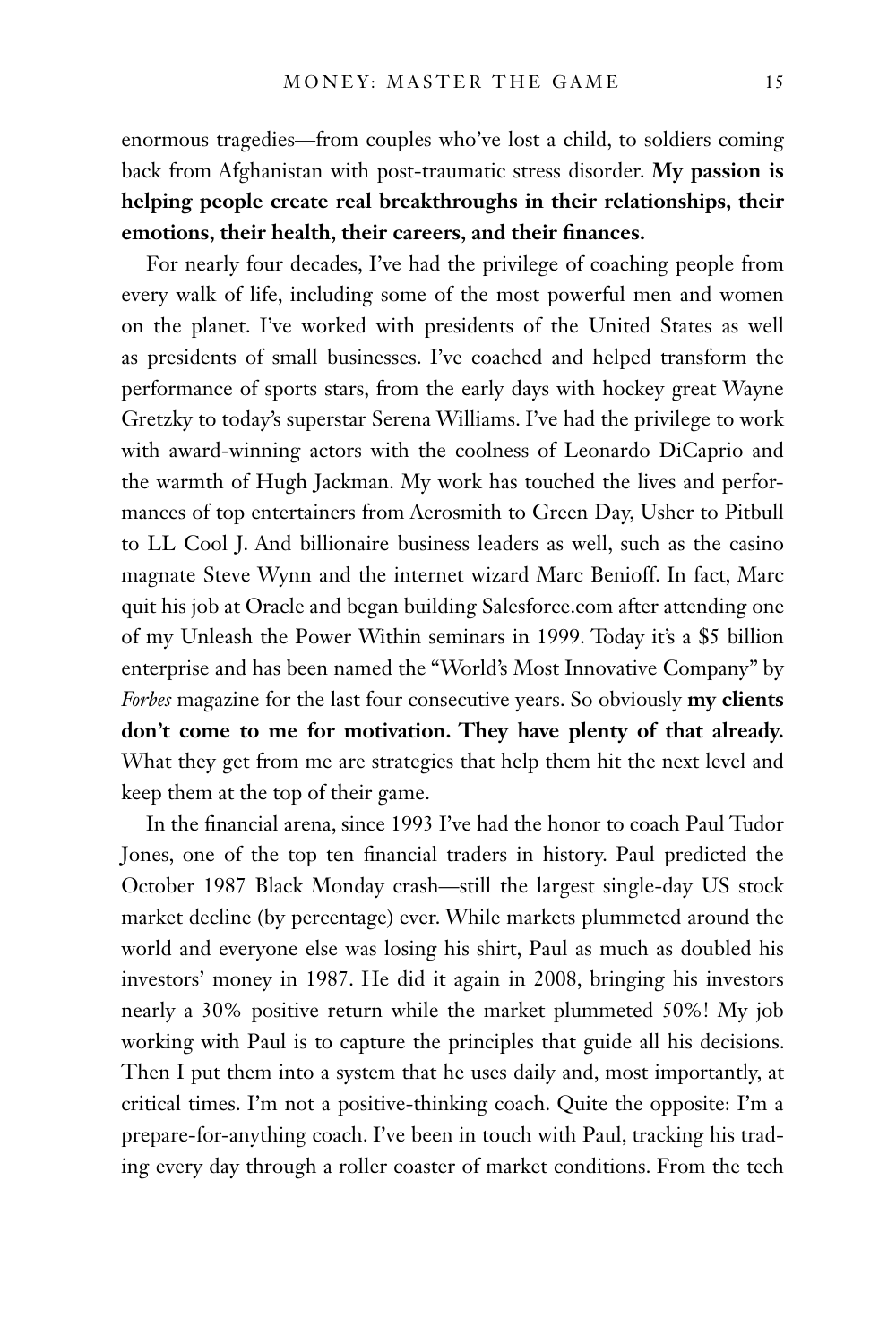bubble of the late 1990s to 9/11. From the growth in real estate and the collapse of the subprime market to the fnancial meltdown of 2008. I've been there during the subsequent European debt crisis as well as the largest oneday percentage crash in gold prices in three decades in 2013.

In spite of the diversity of these fnancial challenges, in 28 full consecutive years, Paul has never had a single losing year. I've been working with Paul for the last 21 of those years. He is truly unmatched in his ability to fnd the way to victory. I've had the privilege of being shoulder-to-shoulder with him while he made money consistently, no matter how volatile the market. Through him, I've learned more about the real world of investing and how decisions are made in tough times than I could get from a hundred MBA courses.

I'm also incredibly blessed to not only work with Paul during this time but also consider him one of my dearest friends. What I love and respect about Paul is that he not only creates fnancial results for himself but also is one of the most extraordinary philanthropists in the world. Over the years, I've watched him grow the Robin Hood Foundation from the simple idea of harnessing the power of free markets to alleviate poverty in New York into what *Fortune* magazine has called "one of the most innovative and infuential philanthropic organizations of our time." So far Robin Hood has distributed more than \$1.45 billion in grants and initiatives, changing millions of lives in the process.

I've also learned my own lessons along the way, some through the pain of my own trials and errors—which this book is designed to help you avoid as much as possible. I've earned my own scars on Wall Street. I took a company public when I was 39 years old and watched my personal net worth soar to over \$400 million in a few weeks—and then plunge back to earth with the dot-com crash of 2000!

But that stock market "correction" was nothing compared with what we've all been through in recent years. The meltdown of 2008–09 was the worst economic crisis since the Great Depression. **Do you remember how it felt when it looked like our fnancial world was coming to an end?** The Dow Jones Industrial Average plunged 50%, dragging down your 401(k) with it. The bottom fell out in real estate, and the price of your home may have plummeted by 40% or more. Millions of people lost the gains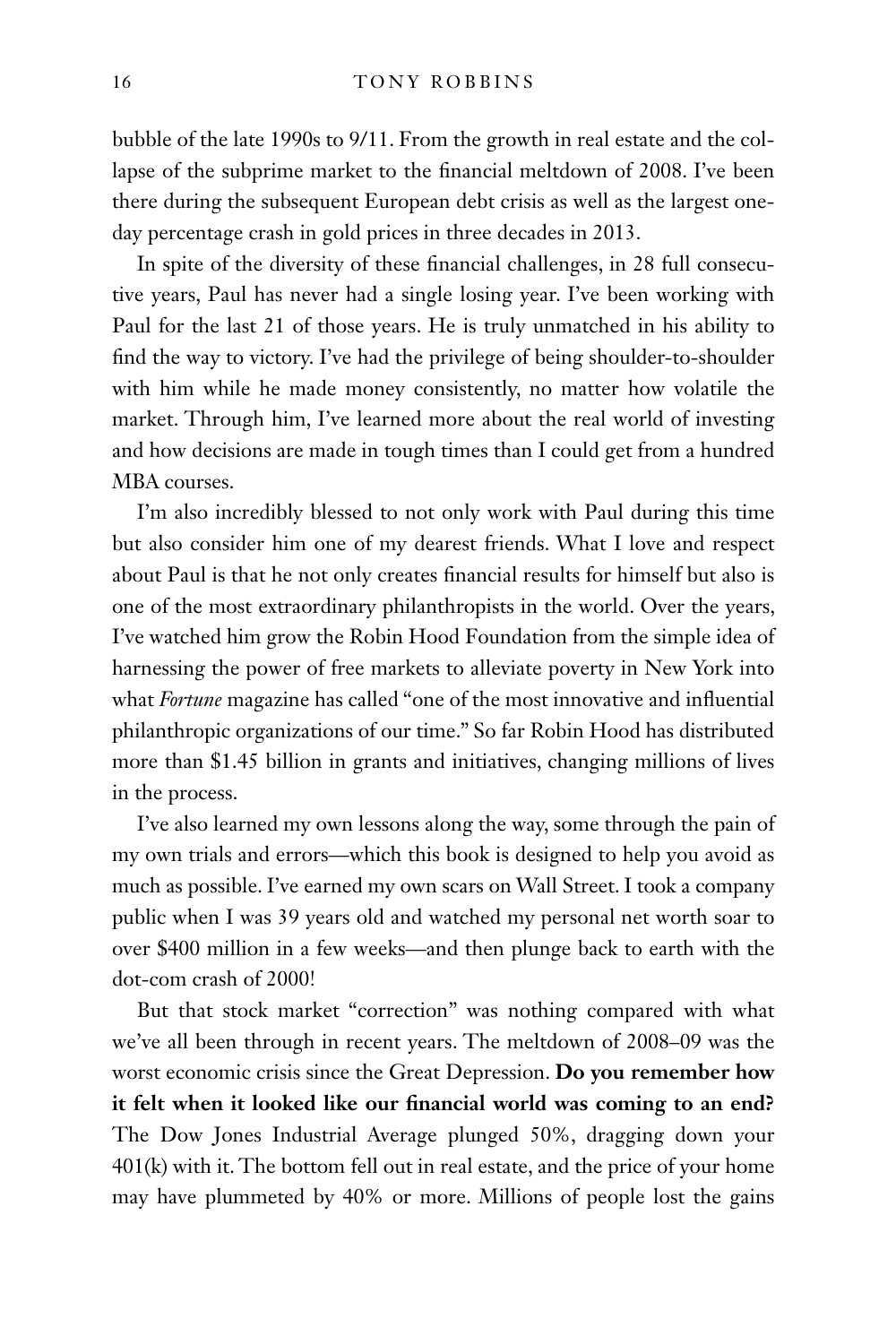from a lifetime of hard work, and millions more lost their jobs. During those terrible months, I received more phone calls from a greater variety of people needing help than ever before. I heard from barbers and billionaires. People would tell me they were losing their homes, their savings were gone, their children couldn't go to college. It just killed me because I know what that feels like.

I've worked hard and been blessed with fnancial success, but it wasn't always that way. I grew up with four different fathers in California's dusty San Gabriel Valley. I can vividly remember, as a kid, not picking up the phone or answering the door because I knew who was there—it was the bill collector, and we had no money to pay him. As a teenager, I was embarrassed to have to wear school clothes we bought for 25 cents at the thrift shop. And kids can be pretty brutal when you are not "hip." Today the thrift-store shopping would be a sign of coolness—go fgure! And when I fnally got my frst car, a beat-up 1960 Volkswagen bug, the car had no reverse, so I parked on a hill, and there was never enough money for gas. **Thankfully, I didn't buy the theory that this is just how life is. I found a way to overcome my circumstances.** Because of my own experiences, I can't stand to see anybody suffer. It makes me crazy. And 2008 brought more needless economic suffering than I had seen in my lifetime.

In the immediate aftermath of the stock market crash, everybody agreed that something had to be done to fx the system. I kept waiting for those promised changes to happen, but years later it was still business as usual. And the more I learned about the roots of the fnancial crisis, the angrier I got. My personal tipping point came after I watched an Academy Award– winning documentary called *Inside Job,* narrated by Matt Damon, about the Wall Street gunslingers who took crazy risks with our money and nearly toppled the economy. And their penalty? We the taxpayers bailed them out, and somehow the same cast of characters was put in charge of the recovery. By the end of the flm, I was seething with frustration, but I converted my anger into a question: "What can I do?"

This book was the answer.

There is no friend as loyal as a book. —ERNEST HEMINGWAY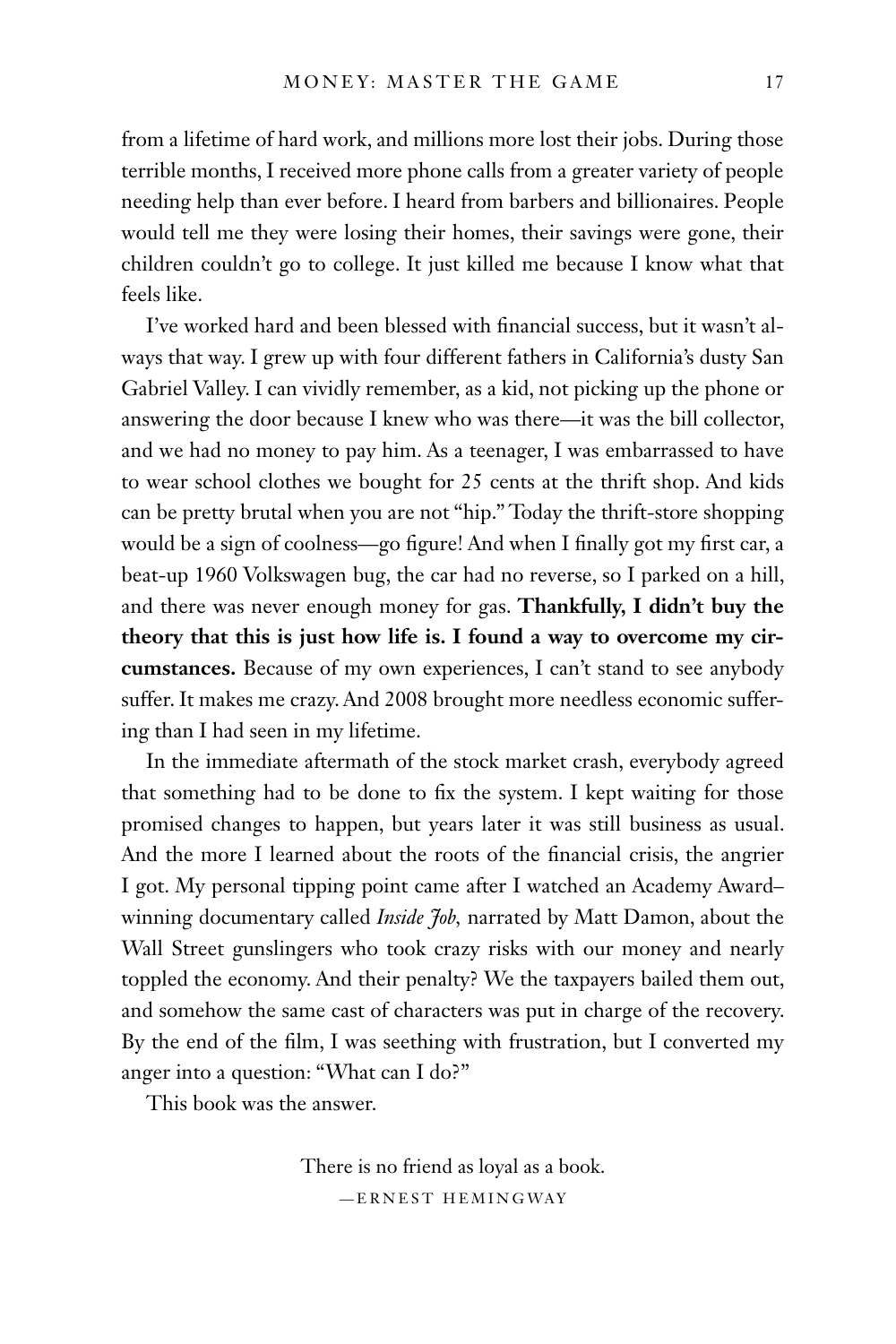It wasn't an easy decision. I haven't written a major book in almost 20 years. Last year, on average, I was on a plane once out of every four days traveling to more than 15 countries. I run a dozen companies and a nonproft. I have four children, an amazing wife, and a mission I love and live. To say my life is full would be an understatement. Both *Unlimited Power* and *Awaken the Giant Within* were international bestsellers, and that was enormously gratifying, but I haven't felt compelled to write again until now. Why? I love live events! I love the total-immersion experience, the immediacy and fexibility of communicating with 5,000 to 10,000 people at a time, going deep and keeping their focused attention for 50 hours in a weekend. And that in a day and age when most people won't sit for a three-hour movie that someone spent \$300 million to make. I can remember vividly Oprah telling me that she couldn't stay for more than two hours—and 12 hours later she was standing on a chair and shouting to the camera, "This is one of the greatest experiences of my life!" Usher told me he loved my work, but certainly he wouldn't last through an entire weekend. Just like Oprah, he ended up having the time of his life. Fifty hours later he said to me, "This is like going to one of the greatest concerts of my life! I was writing notes like crazy, and you made me laugh my ass off!"

My live-event experience is flled with so much emotion, music, excitement, and profound insights that people are moved to take massive action. They don't just think, they don't just feel, they *change, they transform.* And my body language and my voice are essential to my style of teaching. So, I've got to confess, when I sit down to write words on a page, I feel like there's a gag over my mouth and one hand tied behind my back! Heck, I found that I could reach more than ten million people through one TED Talk alone.

So what made me change my mind?

The fnancial crisis caused tremendous pain, but it also made us reevaluate what's most important in our lives—things that have nothing to do with money. **It was a time to get back to basics, to the values that have sustained us through troubled times before.** For me, it made me remember the days when I was sleeping in my car homeless and searching for a way to change my life. How did I do it? Books! They helped to establish me. I've always been a voracious reader: as a young man, I decided I was going to read a book a day. I fgured leaders are readers. I took a speed-reading course.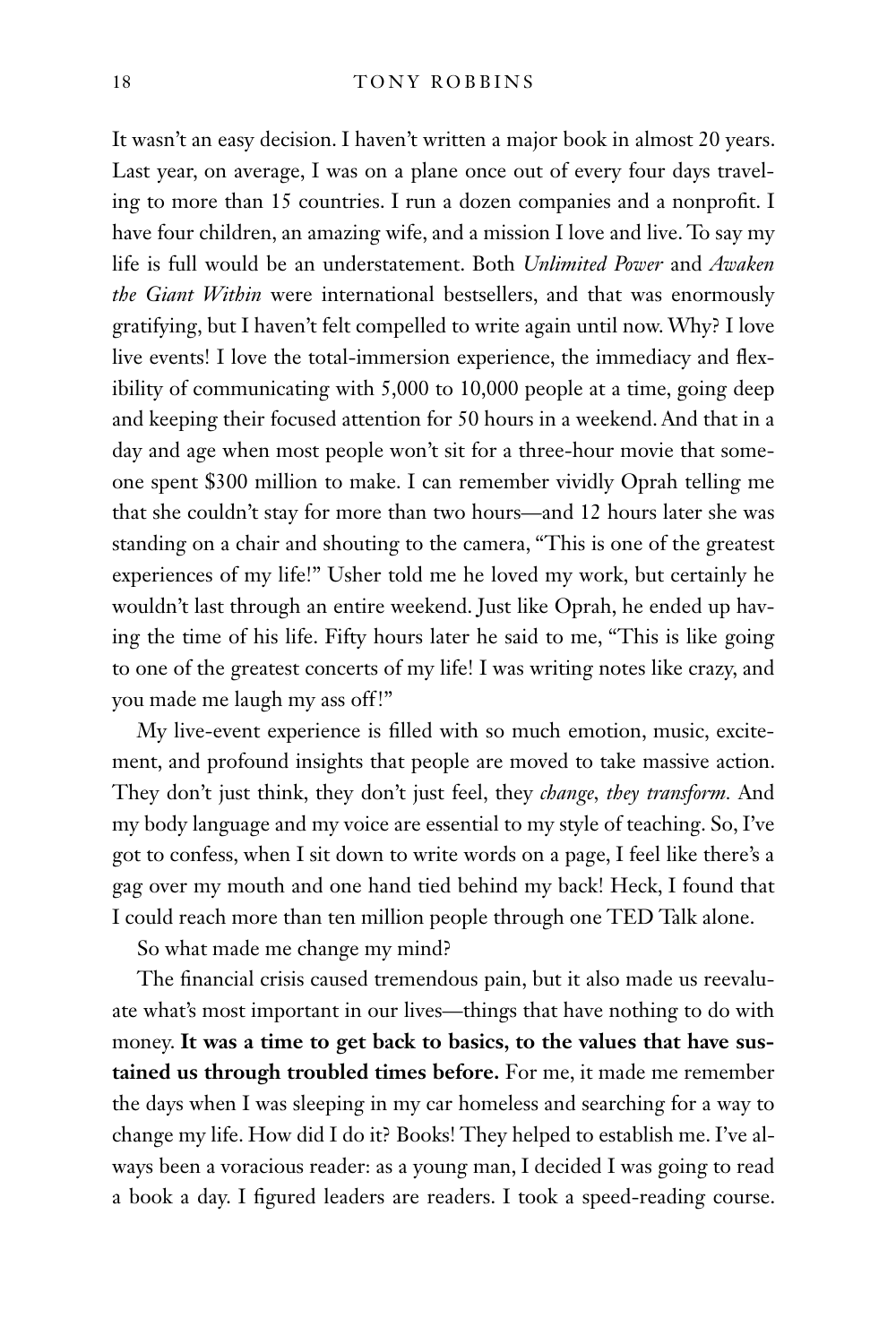I didn't quite read a book a day, but over seven years, I did read more than 700 books to fnd the answers to help myself and others. Books on psychology, time management, history, philosophy, physiology. I wanted to know about anything that could immediately change the quality of my life and anyone else's.

But the books I read as a child made the deepest impression. They were my ticket out of a world of pain: a world with no compelling future. They transported me to a realm of limitless possibilities. I can remember Ralph Waldo Emerson's essay on self-reliance, and the lines "There is a time in every man's education when he arrives at the conviction that envy is ignorance; that imitation is suicide; that he must take himself for better, for worse, as his portion." Another was a book by the philosopher James Allen, *As a Man Thinketh,* echoing the biblical proverb "As a man thinketh, so his heart will be." It came to me at **a time when my mind was a battlefeld flled with fear.** *He taught me that everything we create in our lives starts with thought.*

I devoured biographies of great leaders, great thinkers, great *doers,* like Abraham Lincoln, Andrew Carnegie, John F. Kennedy, and Viktor Frankl. I realized that the great men and women of the world had experienced pain and suffering much greater than my own. They weren't just lucky, or even fortunate; somehow there was something in them, an invisible force that would not let them settle for less than they could do, or be, or give. **I realized that biography is not destiny; that my past was not equal to my future.**

Another favorite was an American classic from 1937, Napoleon Hill's *Think and Grow Rich.* Hill spent two decades in the early 20th century interviewing 500 of the world's most accomplished individuals, from Andrew Carnegie, to Henry Ford, to Theodore Roosevelt, to Thomas Edison, fnding out what made them tick. He discovered that they all shared a relentless focus on their goals, and a combination of burning desire, faith, and persistence to achieve them. Hill's message that ordinary people could overcome any obstacle to success gave hope to a generation of readers struggling through the Great Depression. *Think and Grow Rich* became one of the bestselling books of all time.

Napoleon Hill's quest has been an inspiration to me. Like his classic, this book is modeled on seeking out the best of the best in the world, from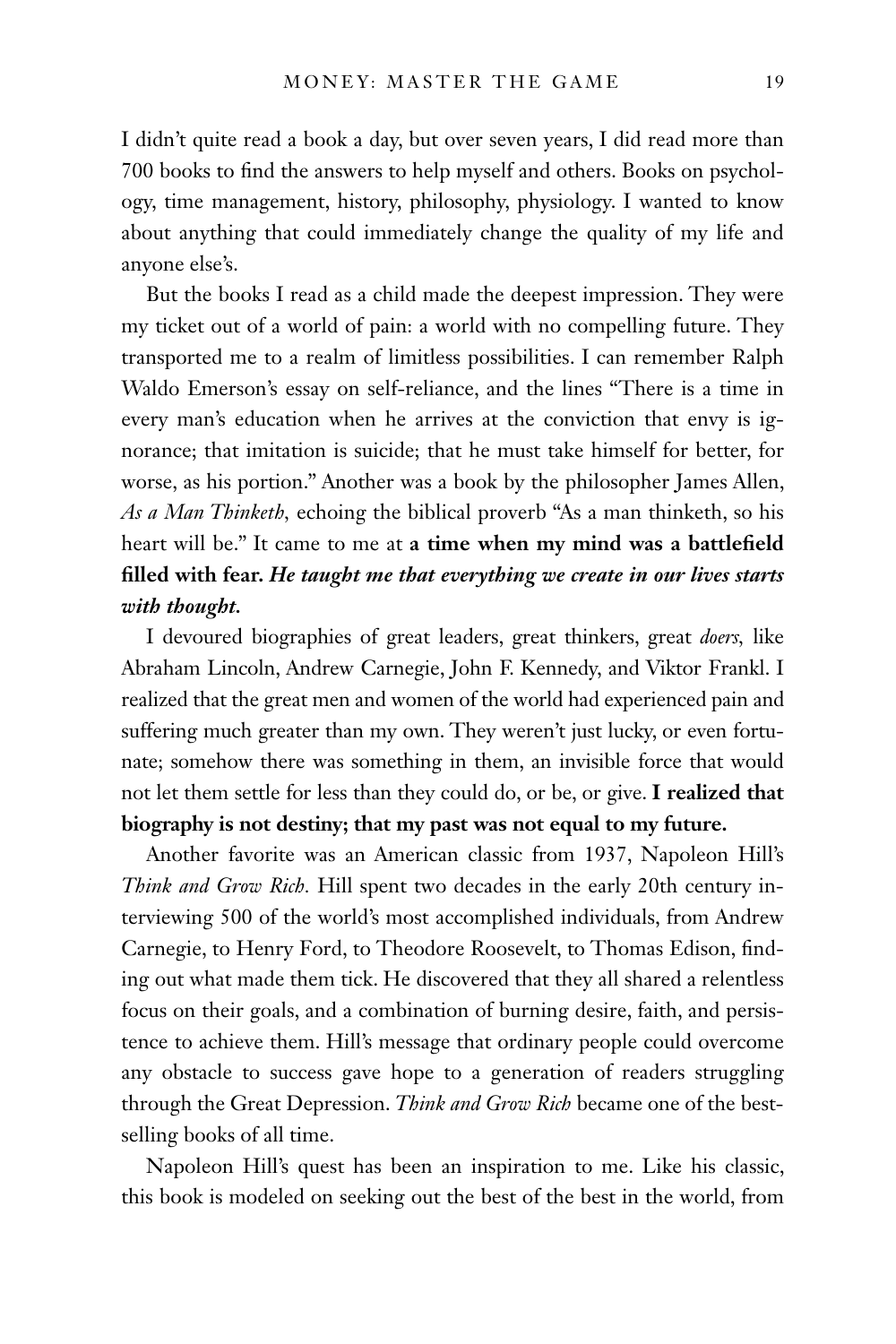Warren Buffett to Sir Richard Branson—and including the man that experts in the feld have called the Edison of our day: Ray Kurzweil, who invented the frst digital music synthesizers, the frst software to translate text into speech; he's the man behind Siri on your iPhone. He developed a device that allows the blind to walk the streets and read road signs and order from any menu. Today Ray is head of engineering development for Google. But I wanted to write a book that went beyond the psychology and science of achievement to come up with a real plan, with real tools that you could use to build a better future for yourself and your family. It would be a handbook, a blueprint, an owner's manual for the new economy.

As I began to reassociate to the power of a book, I thought, "I need to put these answers in a form that's available to anyone." And with today's technology, this book has a few great advantages to help push you along the way. It has electronic segments where you can go online to see some of the men and women I interviewed and hear their words. We have an app that's designed to trigger you to walk through the 7 Simple Steps so you don't just learn the ideas but follow through and get the fnancial freedom you truly deserve.

By the way, **when I began this adventure, people told me I was crazy.** Many so-called experts—and even friends!—warned me I was nuts to try to bring the complex world of fnance to a wide audience. Even my publisher begged me to write about anything else.

But I knew I could pull it off if I found the best voices to guide the way. Most of the people I've interviewed here do not give interviews, or if they do them, they're extremely rare. They might speak in Davos, Switzerland, at the World Economic Forum, or for the Council on Foreign Relations, but bringing their knowledge to the general population, in their voices, has never been done before. Sharing their critical insights in a way that anyone could act on became the mission of this book.

I've been honored to have great relationships with some of the most infuential people in the world: friends in high places who were willing to make a few calls on my behalf. Before long I found doors opening to me, and I was getting access to the masters of the game.

> Welcome to the jungle . . . —"WELCOME TO THE JUNGLE," Guns N' Roses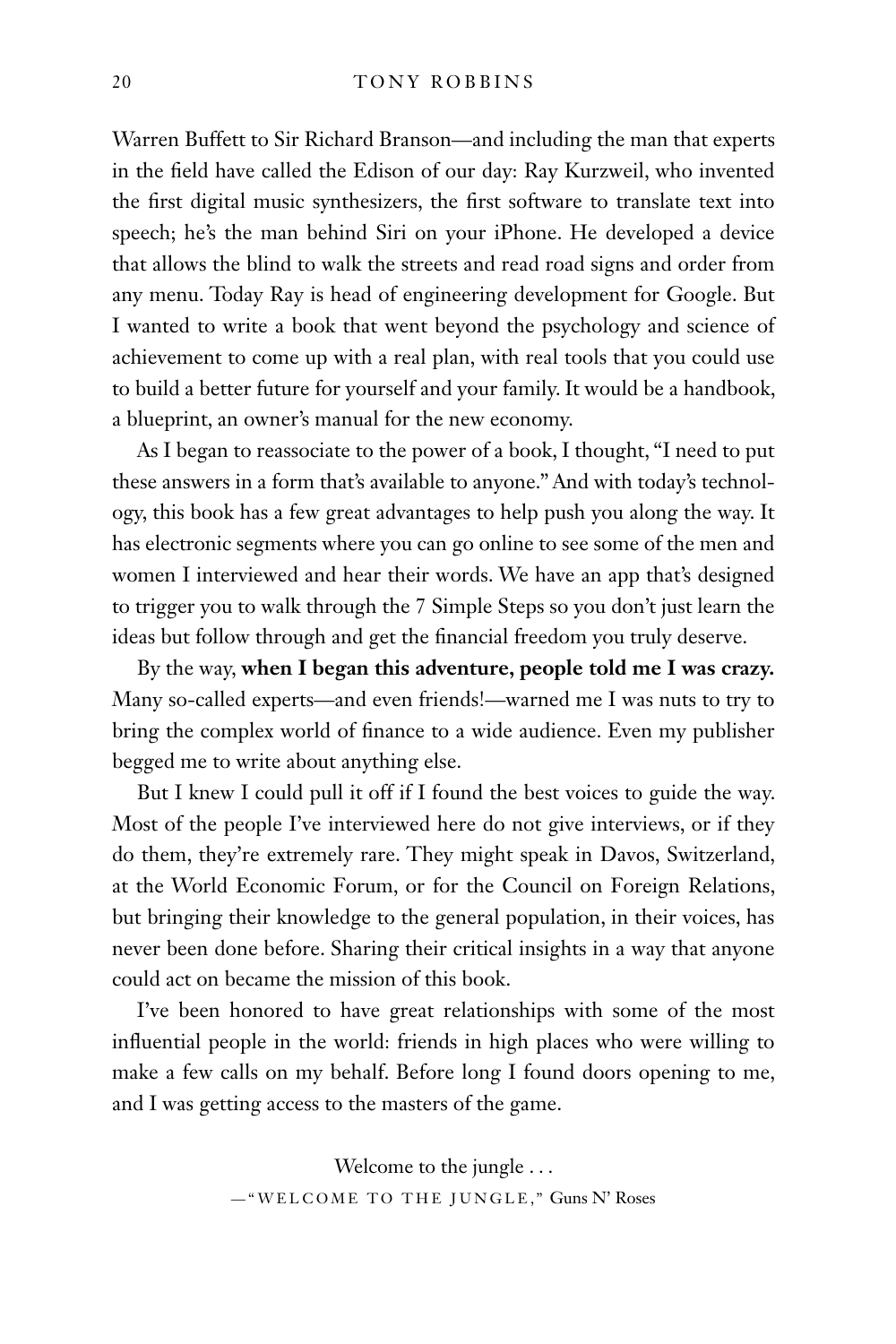So where do I start? I decided to start with a person who most people have never even heard of, even though he's been called the Steve Jobs of investing. But ask any of the world's fnancial leaders, whether they're the chairwoman of the Federal Reserve, the head of an investment bank, or the president of the United States, and they all know about Ray Dalio. They read his weekly briefng. Why? Because governments call to ask him what to do, and he invests their money. Same with pension funds and insurance companies. He's the founder of Bridgewater Associates, the world's largest hedge fund, with \$160 billion in *assets under management (AUM)* at a time when a large hedge fund might manage \$15 billion. It used to take a net worth of \$5 billion and an initial \$100 million investment just to get in the door. But don't bother trying; he won't take your money—or anybody else's—at this point.

Ray Dalio came from an unlikely background, born in Queens, New York, to a jazz musician father and a homemaker mother. He started as a caddy who picked up his frst stock tips at the local golf course. Now he's worth about \$14 billion and is the 31st richest man in the United States. How did he do it? I had to fnd out! Here's a man whose Pure Alpha fund, according to *Barron's,* has lost money only three times in 20 years, and in 2010 he produced 40% returns for his key clients. Over the life of the fund (since launching in 1991), he's produced a 21% compounded annual return (before fees). If there's anyone I wanted to ask, "Can the average investor still make money in this crazy, volatile market?" it was Ray. So when he told me, "There's no question you can still win," I was all ears! How about you?

It's not that easy to get access to Ray Dalio. But as it turns out, Ray already knew who I was, and he was a fan of my work. One afternoon I sat down with him in his surprisingly modest house on a wooded island off the Connecticut coast. He got right to the point, telling me that individual investors like you can win—but only if you don't try to beat the pros at their own game.

"What they gotta know, Tony, is you *can* win," he said. "But you can't do it by trying to beat the system. You don't want to try. I have ffteen hundred employees and forty years of experience, and it's a tough game for *me.* **This is poker with the best poker players on earth.**"

Ray is 65 years old, speaks with a soft New York accent, and uses his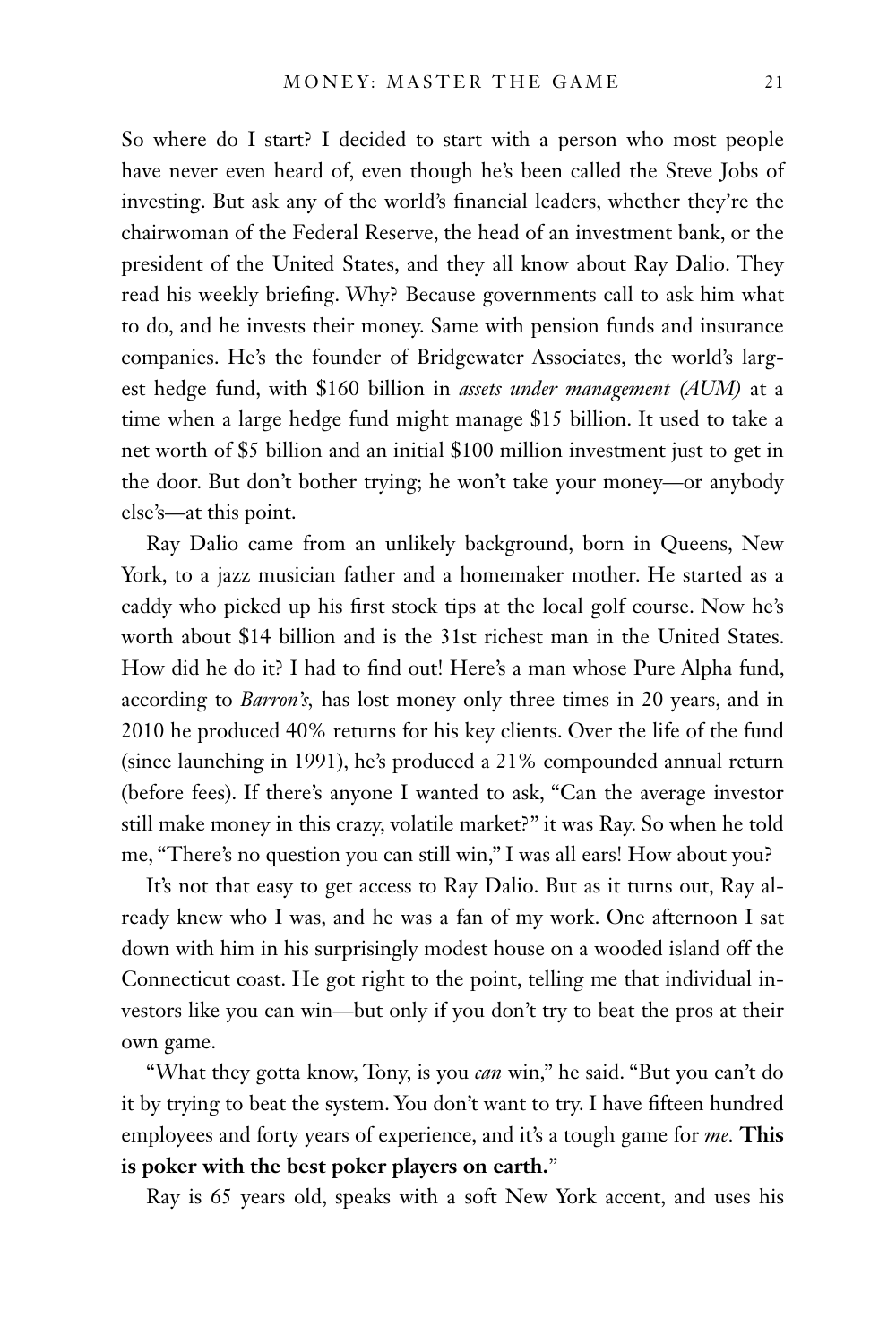hands like a conductor when he talks. He reminded me that poker, like playing the markets, is a zero-sum game. For every winner, there has to be a loser. "As soon as you're in that game, you're not just playing poker against the guys across the table. It's a world game, and only a small percentage of people make real money in it. They make a lot. They may take money away from those who are not as good at the game," he said. "So I would say to your investors, the average guy: you don't want to be in that game."

I asked Ray, "If you're telling people they can't compete in this game, should they be thinking twice about letting someone else play *for* them? What about the brokers and mutual fund managers who say they can get you better returns?"

"You think you're going to a doctor, but they're not doctors," he told me. We're trained to throw our total faith into doctors and do whatever they tell us without thinking, hoping they have all the answers. But Ray Dalio says that typical money managers are not going to help you win because they don't have the skills or resources to play in the big game, either. "If they did, you wouldn't have access to them.

"The Olympics is easy compared with what we do," Ray continued. "This is more competitive. You can go to your broker-dealer, and you think you have to say, 'Is that a smart guy?' He might be smart. He might care about you. **But you've got to ask, 'How many gold medals has he won?'** You have to be very, very careful, because there are so many people who'd give you advice, but they have to be good enough to be able to take it away from the best in the game."

So what's the answer?

"Instead of trying to compete, you've gotta learn **there is a passive way to win.** There's a way to *not* put all your eggs in one basket. It's a system to **protect yourself against all downsides,** because the best investors know they're going to be wrong, no matter how smart they are."

Wait a second! Ray Dalio, who gets a compounded return of 21%, can still be wrong?

"That's right, Tony, I'm gonna be wrong," he said. "We're all gonna be wrong. So we gotta set up a system that protects us from that."

So, at the end of nearly three hours together, it was time for the big question: "Ray, what is that system?" And Ray said to me, "Tony, the last time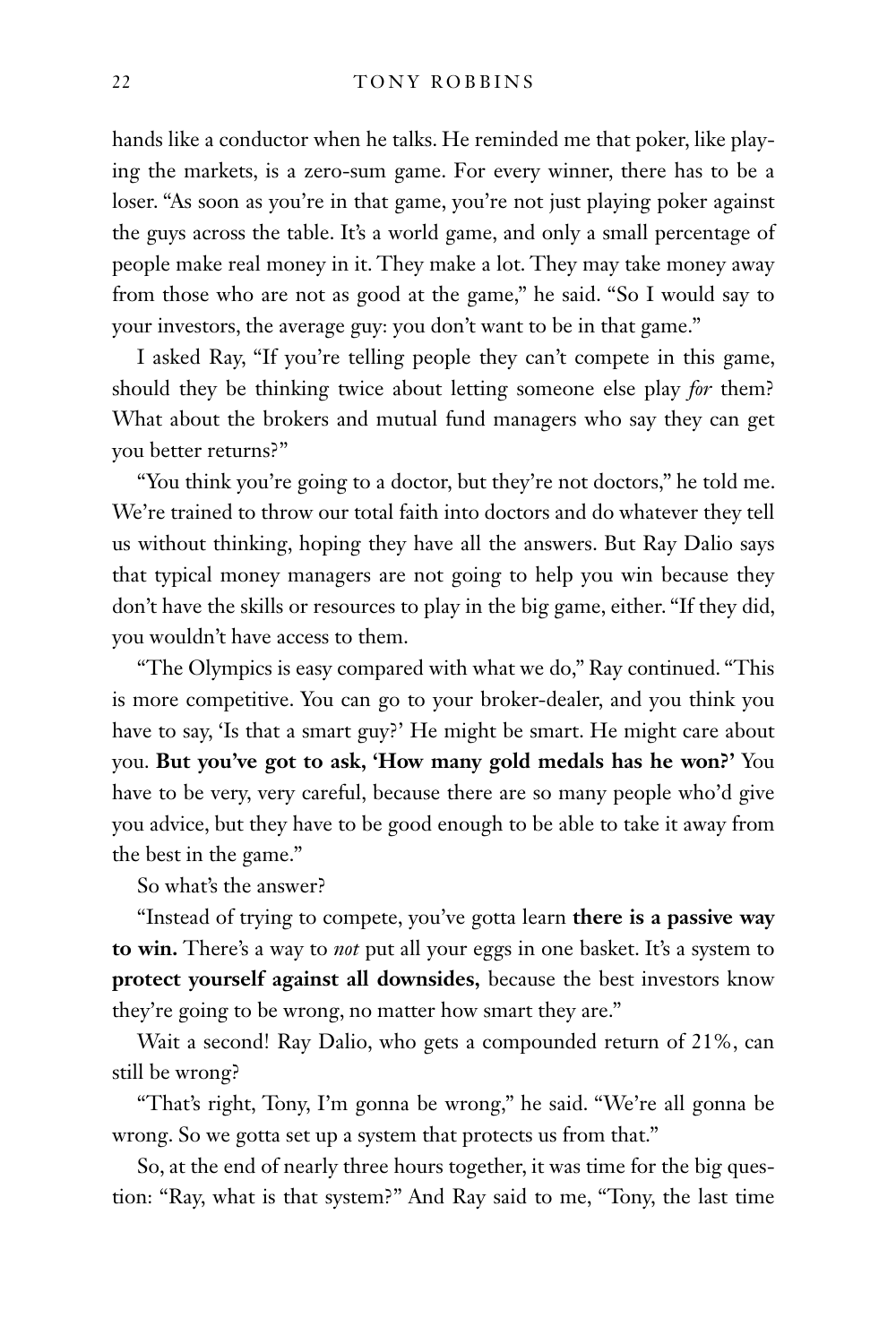I took money, you had to have a fve-billion-dollar net worth to get access to my knowledge and the minimum investment was one hundred million. It's really complex, and it changes a lot."

I said, "C'mon, Ray. You just told me that nobody new can get access to you anyway. I know how much you care about people. If you couldn't pass on your money to your children, and you could pass on only a set of principles or a portfolio—a system that will allow them to make money in good times and bad like you have—tell me what that would look like for the average investor?"

We went back and forth a bit, and in the end, guess what? He walked me through the sample ideal portfolio, the exact investment mix that would help you maximize returns with the least amount of downside volatility in any market.

What's a portfolio? If you're not familiar with the term, it's just a collection of diverse investments that you put together to try to maximize your fnancial returns. Ray revealed a simple system of what to invest in and in what percentages and amounts. And when we looked back in history, we found that by using his strategy, you would have made money 85% of the time over the last 30 years (1984 through 2013)! That's only four losing years in the last 30 years (1984 through 2013)—with a maximum loss of 3.93% in a year (and an average negative year of just 1.9%). And one of those four down years was just 0.03%, which most would chalk up to a breakeven. In 2008 you would have been down just 3.93% when the rest of the market lost 51% (from peak to trough)—all by just doing what Ray has shared with us. The plan he shared here has averaged a return of just under 10% per year (net of fees), and it's an investment plan that you can easily set up for yourself! And it's only *one* of the systems from the world's greatest investors that you'll learn when you get to section 6, "Invest Like the .001%: The Billionaire's Playbook."

Now, I know you want to jump ahead right now and look up the portfolio, but I want to remind you, there are 7 Simple Steps you have to follow to make this work. If you haven't fgured out where you're going to get the money to invest, you haven't fgured out what your goals are, and you don't know what the rules of the game are, then access to the best portfolio in the world will be worthless. So stay with me, and let's stay in sequence. There's a method to my madness!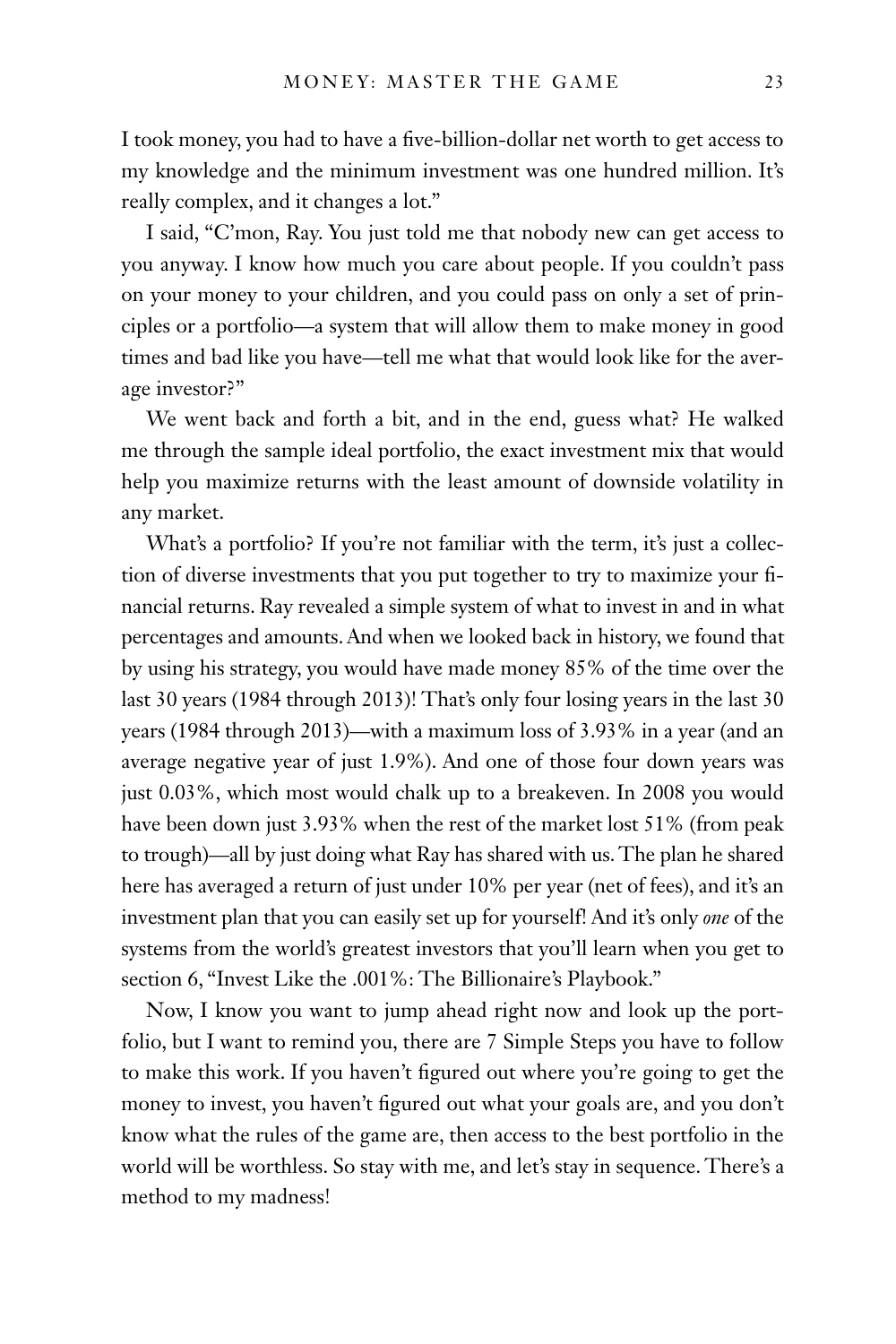How valuable is that information from Ray Dalio? If others have to have \$5 billion to get access, and it cost you only the price of this book, then it's not a bad return on investment!

As exciting as it was to learn his investment system, what I found most interesting about Ray is how he looks at the world. He sees it as a jungle, and his life as a constant, exhilarating battle.

"The way I look at life, Tony, we all have something we want, something that represents a greater quality of life. But to get there, you have to go through a jungle flled with challenge. If you pass through it, you get to the life you desire. It's like I'm on one side of the jungle," he told me. "And you could have a terrifc job, a terrifc life if you can cross that jungle. But there are all of these dangerous things and they can all kill you. So, do you stay on one side and have a safe life, or do you go into the jungle? How do you approach that problem?"

Ray goes into the jungle with very smart and trusted friends by his side, always asking, "*What don't I know*?" "This is the key thing," he said. **"What has been very successful for me through my whole life is to not be arrogant about knowing, but to embrace the fact that I have weaknesses; that I don't know a lot about this, that, and the other thing. The more you learn, the more you realize you don't know."**

Is that ever the truth! And I was a living example. I went into this book thinking I knew what I was doing. After all, I'd had decades of experience. But during my four-year quest to meet the best investors on earth, I've been humbled over and over again by how much I didn't know. And I found that unlike the talking heads who claim to have all the answers, the best are essentially humble. Like Ray Dalio, they'll tell you what they think and then admit they could be wrong.

> Riches are not an end of life, but an instrument of life. —HENRY WARD BEECHER

As my journey continued, I found my mission was evolving. At each stop along the way, I was discovering tools, opportunities, and investment products available to ultrawealthy people that the average person never hears about. And ironically, some of the best ones have very little risk, or they have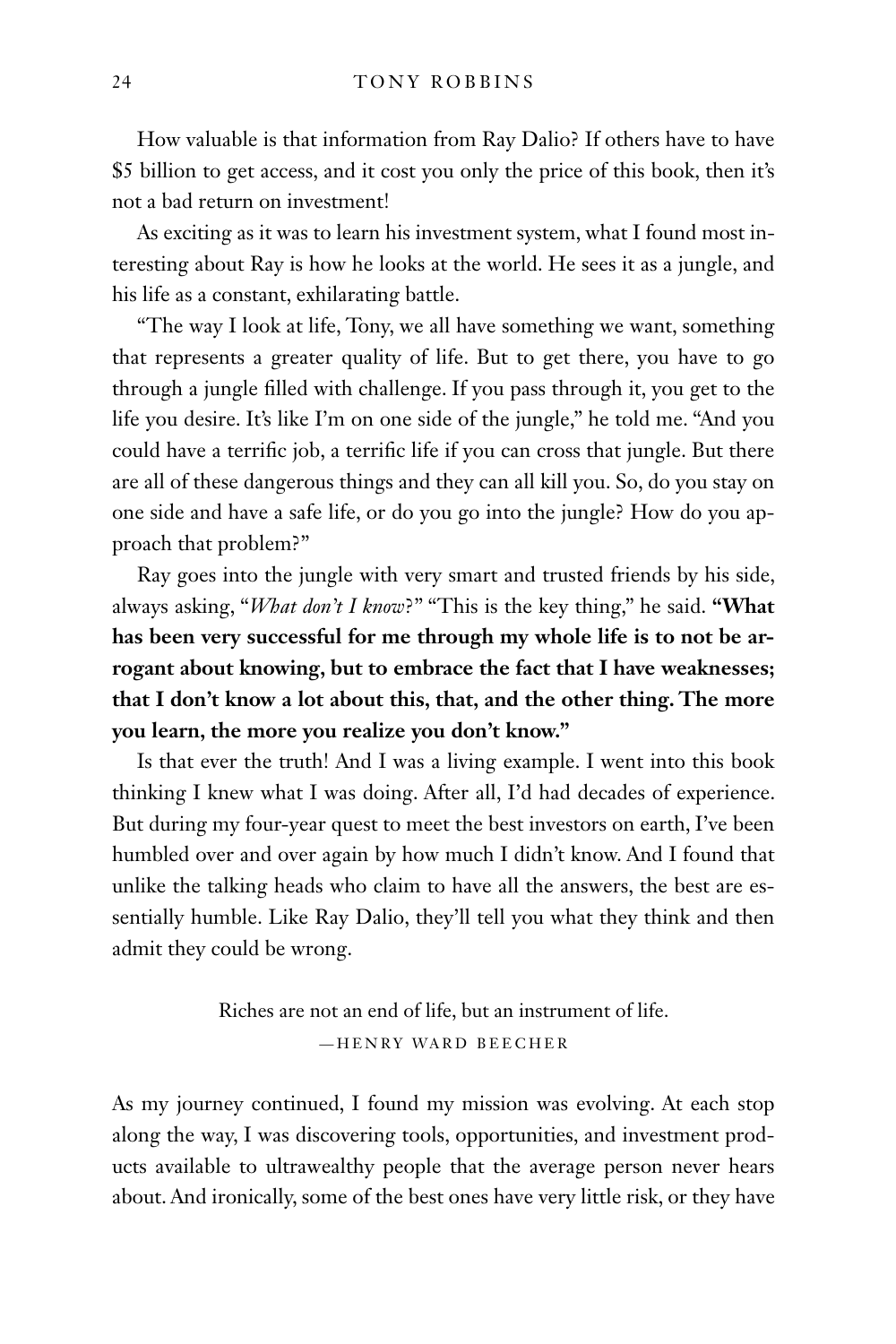limited risk with what they call *asymmetric risk/reward*—which means the investors get a big upside potential for very little downside exposure. And that's what the "smart money" lives for.

It was exciting for me to fnd out about these opportunities and take advantage of some of them, because at this stage of my life, I'm old enough, fortunate enough, and well off enough fnancially to have those choices. But my sons and my daughter don't, and some of my dearest friends don't, and, most important, likely neither do you (unless you've got tens of millions stashed away and you're just reading this to see where Ray Dalio puts his money).

So I changed from being just a passive information gatherer in the world of investing to becoming a passionate advocate for my friends and readers. **I wasn't just going to tell you about something that wealthy people get to do; I wanted to open up these opportunities for everyone.** So I looked for companies that have focused exclusively on the ultrawealthy and then worked to convince them to create new opportunities for investors at any economic level or any age level. I've worked to highlight their services, and in some cases, I've gone all in and partnered with them to help create new products that will be available to you for the frst time. But what I'm most proud of is that I've persuaded many of them to open up their services for people who are not wealthy—for free! In the pages that follow, you'll learn about a revolutionary strategic venture between Stronghold Wealth Management and HighTower, the ffth largest investment advisory frm in the United States, which provides transparent, confict-free advice to the ultrawealthy. It will now provide some of the same extraordinary planning services at no charge to you, regardless of how much you have to invest. You will learn how to access a complimentary online platform that will allow you to test-drive your broker and see if you're truly overpaying for underperformance. I'm hoping this could be the beginning of a sea change in the world of personal fnance, a real leveling of the playing feld for the frst time.

Why in the world do they do this? First, it's the right thing to do. People need to know what they are truly paying for. Second, they know that people with lots of money didn't always start out with lots of money. It's the secret to wealth, remember? Do more for others than anybody else does. And if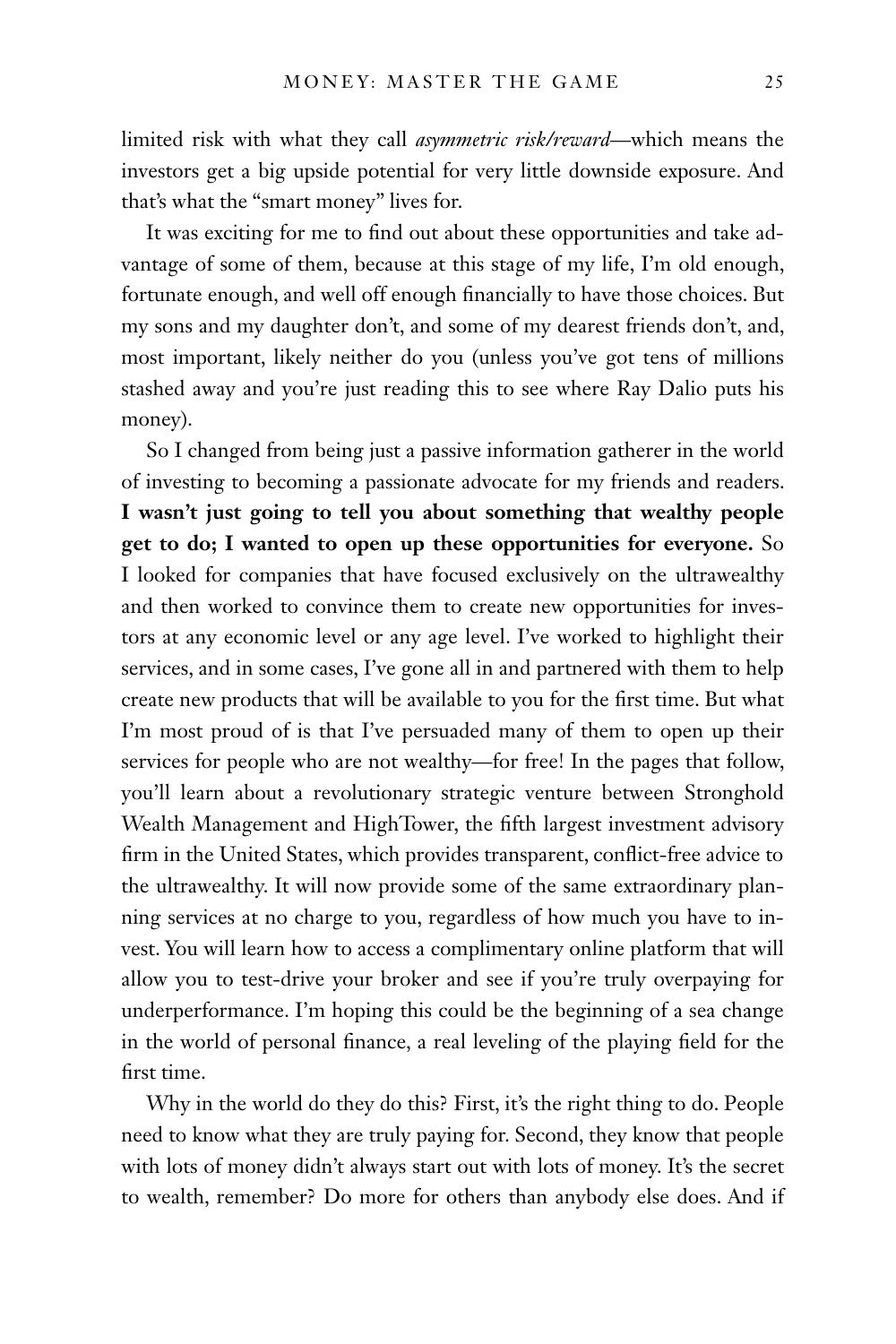HighTower does this for you at this stage of your life, they're betting you won't forget them in the future. You'll become a raving fan and a loyal client forever.

You get the help you need today for no money and HighTower gets a future client. That's fnancial synergy. An opportunity to create the elusive win-win that rarely shows up in the world of Wall Street.

> Kindness in words creates confdence. Kindness in thinking creates profoundness. Kindness in giving creates love. —LAO-TZU

One of the great gifts of "mastering the game" is not only being able to win but to have enough to make a difference for others. No matter how diffcult our situation may be, there are always people who are suffering more. When someone creates wealth, it's his or her privilege, and, I believe, his or her responsibility, to give back to those who are just beginning the journey or those who have experienced tragedies that have knocked them off the path. As I will share with you later, my family was the recipient of a simple act of kindness when we literally had no food, and that changed my entire perspective on people and life. It helped shape who I am today.

So for decades I have worked to give back by feeding more than 2 million people a year through my Anthony Robbins Foundation, and for the last few years, my wife and I have personally matched all their contributions.

Today I'm proud to say that a kid who started with no food personally helps 4 million people a year to feel cared for and fed. In total, over 38 years, I've had the honor to feed 42 million people.

I want to use this book as a vehicle to help you develop enough wealth both physical and emotional—so that you can be a force for good through your economic contributions as well as your time. I will tell you, though, if you won't give a dime out of a dollar, you won't give \$1 million out of \$10 million. The time to give is now! When I had nothing, I began this process. The reward is that if you give, even at the times when you think you have very little, you'll teach your brain that there is more than enough. You can leave scarcity behind and move toward a world of abundance.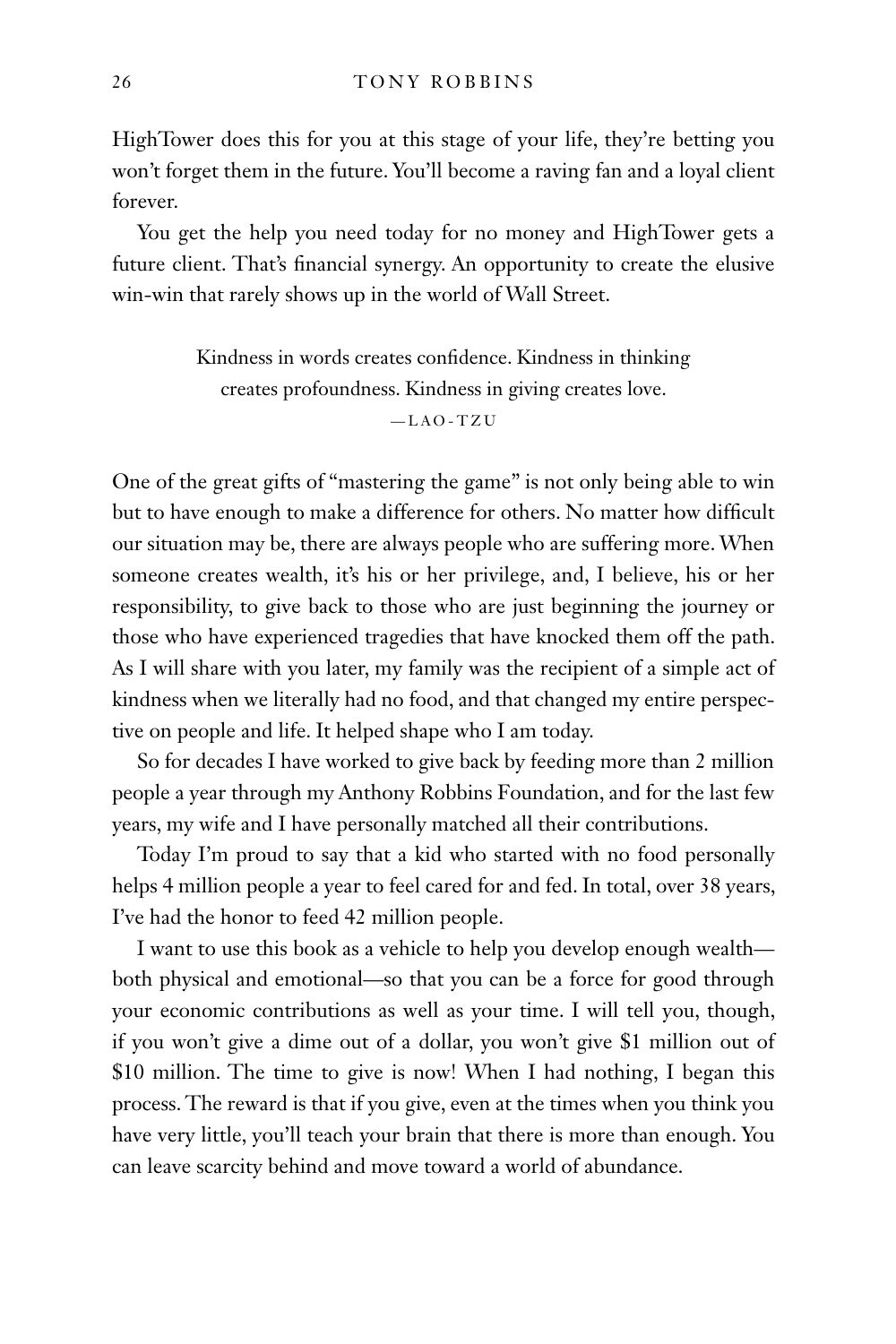So I'd like to get you started on this path. As you read this book, know that you are not only helping yourself create a new fnancial future, but you are helping those 17 million American families who face hunger every day.2

How? I decided to do more in one year than I have in my entire lifetime. In the name of my readers, at the time of this publication, I am donating 50 million meals to the men, women, and children in this country who suffer from homelessness. You'd be surprised who these people are. Yes, some have been scarred by memories of serving in war and some are mentally or physically challenged. But millions are people just like you and me who had a normal life and then the loss of a job, a health problem, or a family loss pushed them over the edge to where they could not meet their fnancial obligations. Most Americans are only a few lost paychecks away from insolvency. So together let's reach out to help.

As I was writing this book, Congress slashed \$8.7 billion from the food stamp budget. I witnessed frsthand the devastating impact this had on the volunteers and nonproft organizations that work in the fght against hunger. That's why I put up 50 million meals, and I'm using my infuence to get matching funds so that we can provide 100 million meals to feed the hungry. You're welcome to join in and help, but know this: because you bought the book, the one you are holding in your hand or reading on your iPad, you're personally feeding 50 people. My hope is that by the end of this book, you'll be inspired to make a small direct donation on your own as well. I have information in the last chapter on how you can use your "spare change to help change the world." There are so many simple and enjoyable ways in which you can give and create a legacy you can feel truly proud of.

Whew, this has been quite a full chapter! I know it's a lot, but hopefully it doesn't feel long! Do I have you hooked on what's really possible for your life now? Can you imagine what it will feel like to take yourself from where you are today to where you really want to be? What would it be like to have your experience of money no longer be a source of stress but rather a feeling of excitement and pride? I promise you the feelings you will have as you

2. Feedingamerica.com